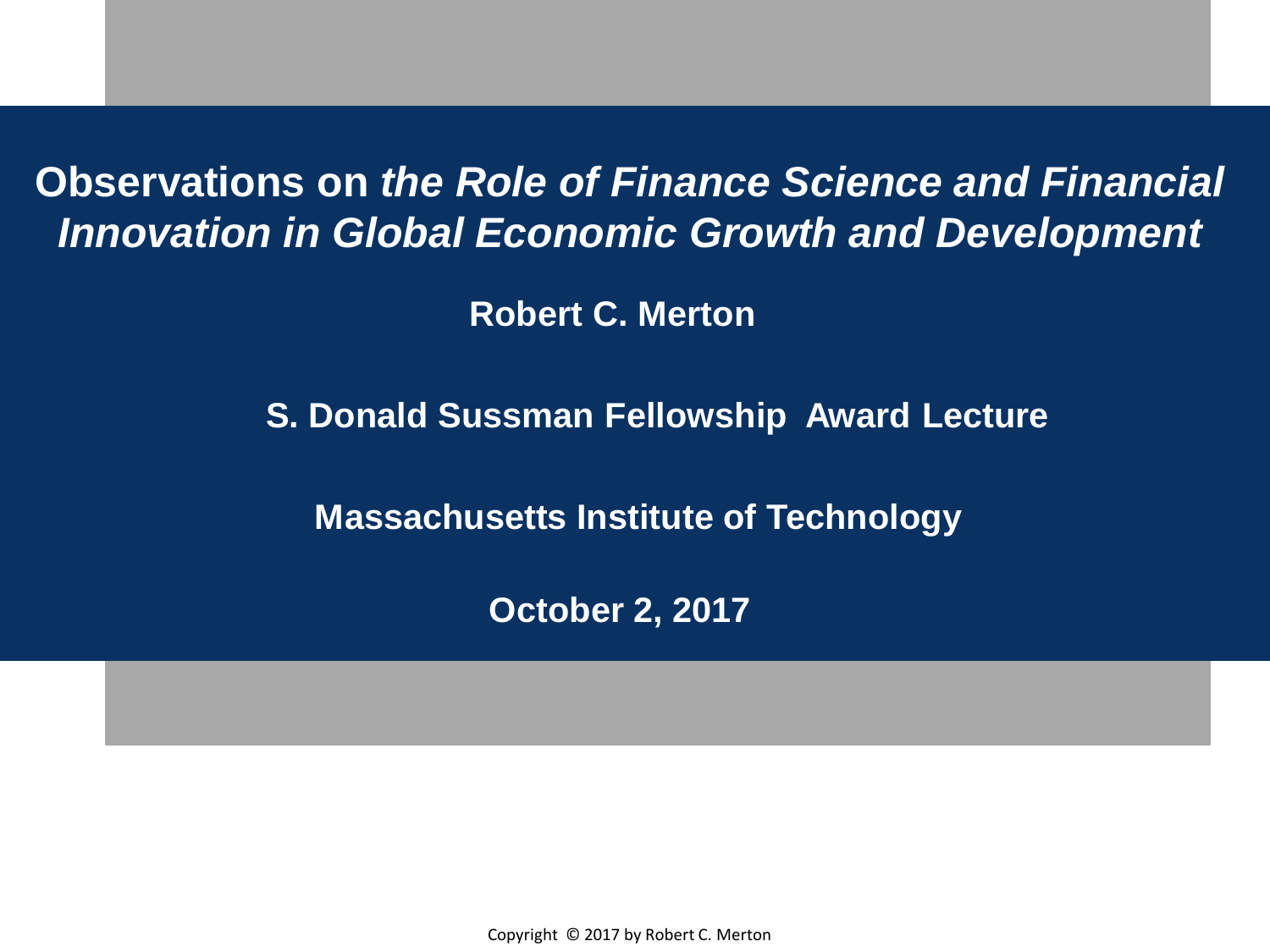*Role of Finance Science and Financial* **Innovation** 



**Challenge of Funding**  Funding **Retirement**  Retirement Challenge of

**Replication Principle in the Production of Financial Solutions**

the Production of

Solutions

**Financial** 

Replication Principle in

#### **Global Economic Growth and Development**

**Meeting the Global** 

Meeting the Global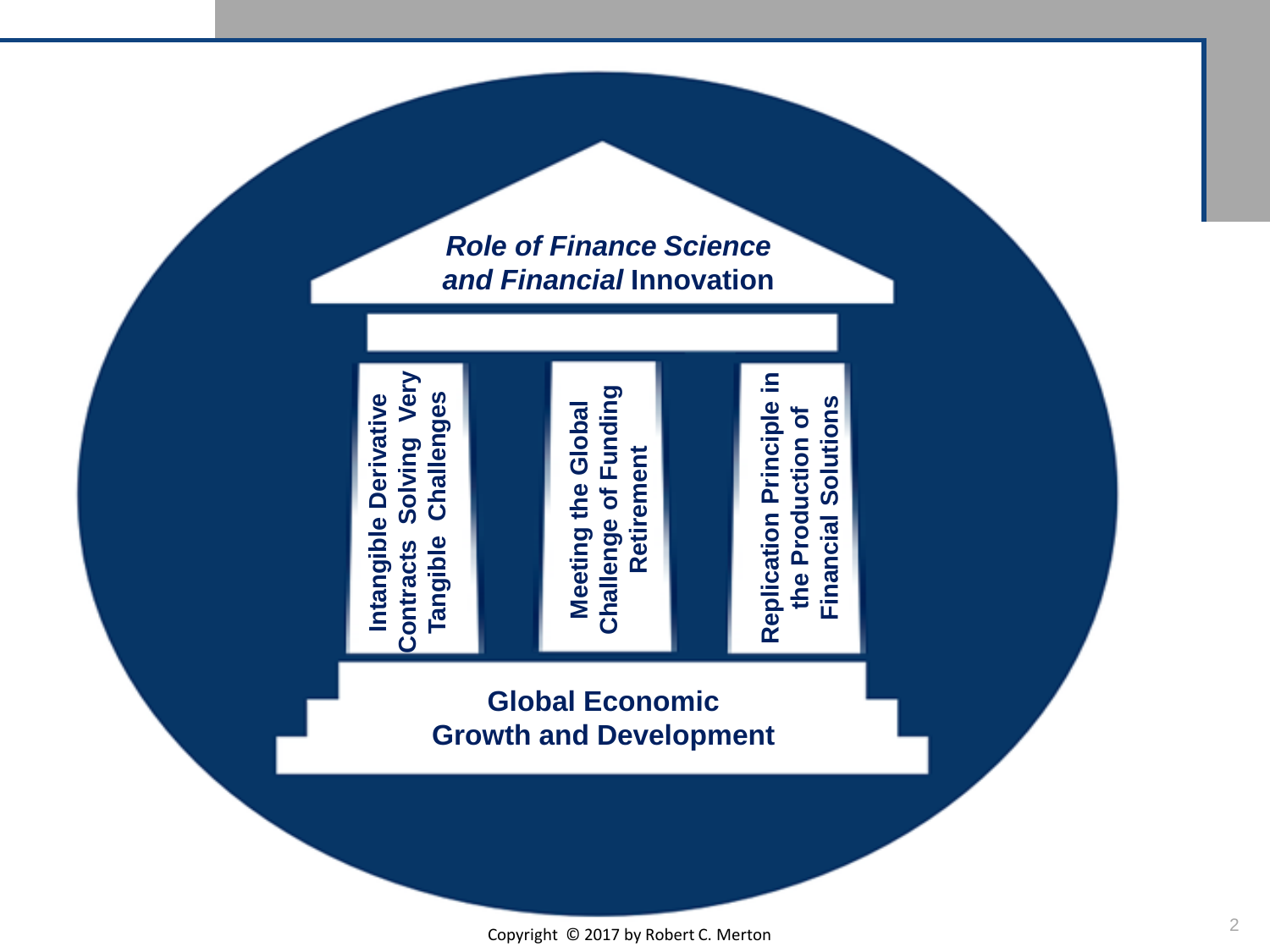### Observations on *the Role of Finance Science and Financial Innovation in Global Economic Growth and Development*

#### **S. Donald Sussman Fellowship Award Lecture Part 1.**

Intangible Derivative Contracts *from Wall Street* Can Solve Very Tangible Challenges to Economic Growth and Development *on Main Street:* Examples from a Financial Economist's Notebook

#### **S. Donald Sussman Fellowship Award Lecture Part 2.**

Meeting the Global Challenge of Funding Retirement: A Case Study of Financial Innovation in the Design and Implementation of a Solution

#### **S. Donald Sussman Fellowship Award Lecture Part 3.**

On the Dynamic Portfolio Replication Principle in the Production of Financial Solutions: A Potpourri of Private- and Public-Sector Applications to Financial Innovation in the Future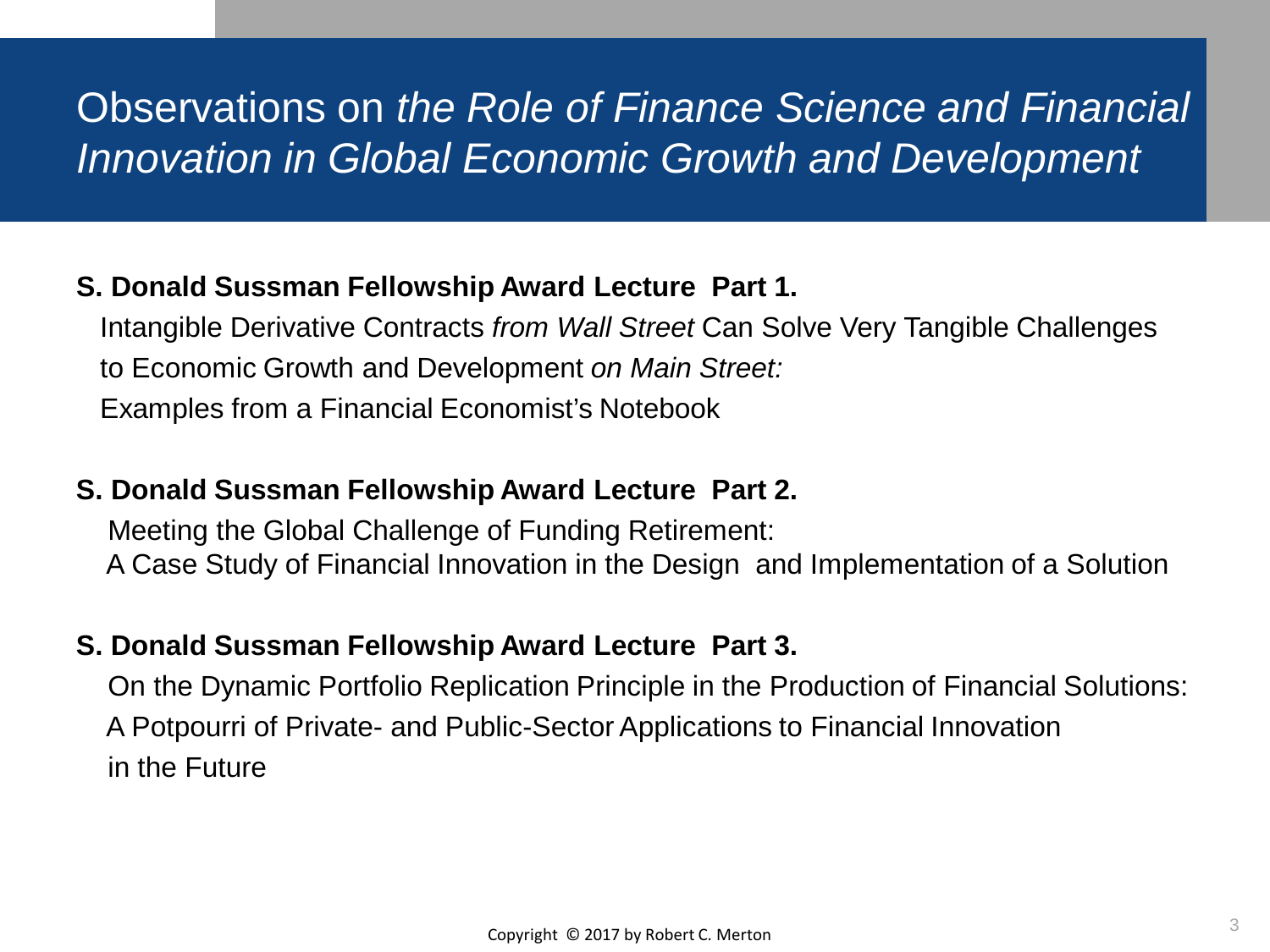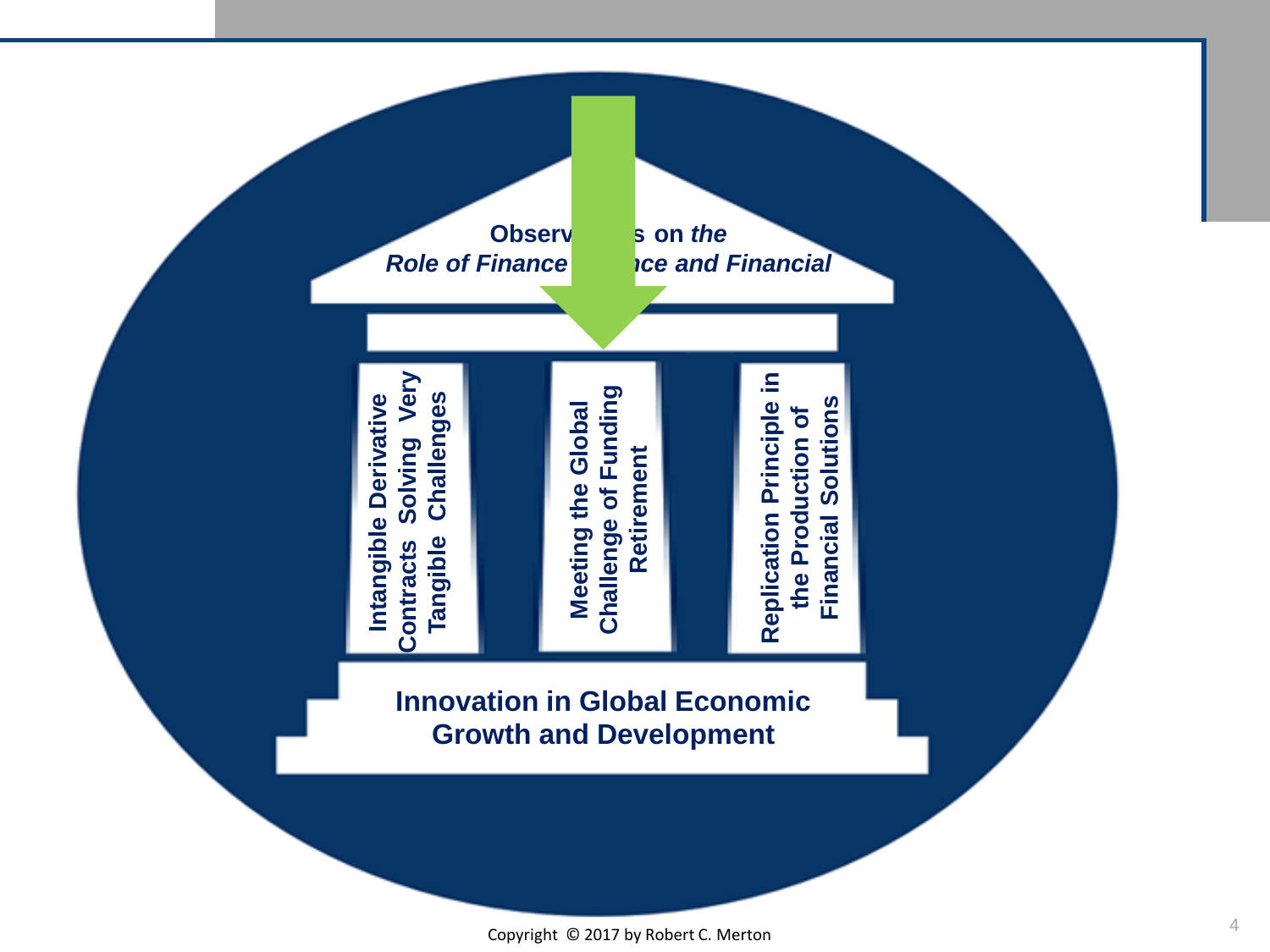### Part 2

### Meeting the Global Challenge of Funding Retirement:

A Case Study of Financial Innovation in the Design and Implementation of a Solution

#### **Agenda of my remarks**

- Global challenges to funding retirement
- Objective of a solution: What is a good retirement?
- Key design principles essential for a good solution
- How does this solution differ from current DC plan practice?
- There are only three ways to increase assets to increase the chances of achieving a good retirement
- Instruments to substantially increase the chances of achieving a good retirement without increasing assets— annuity and reverse mortgage
- Challenges to current reverse mortgage design structure
- Improving the reverse mortgage design and means of funding it
- Solution for the spend-down strategies in retirement phase

"The Crisis in Retirement Planning"*,Harvard Business Review* July-August 2014 <http://robertcmerton.com/>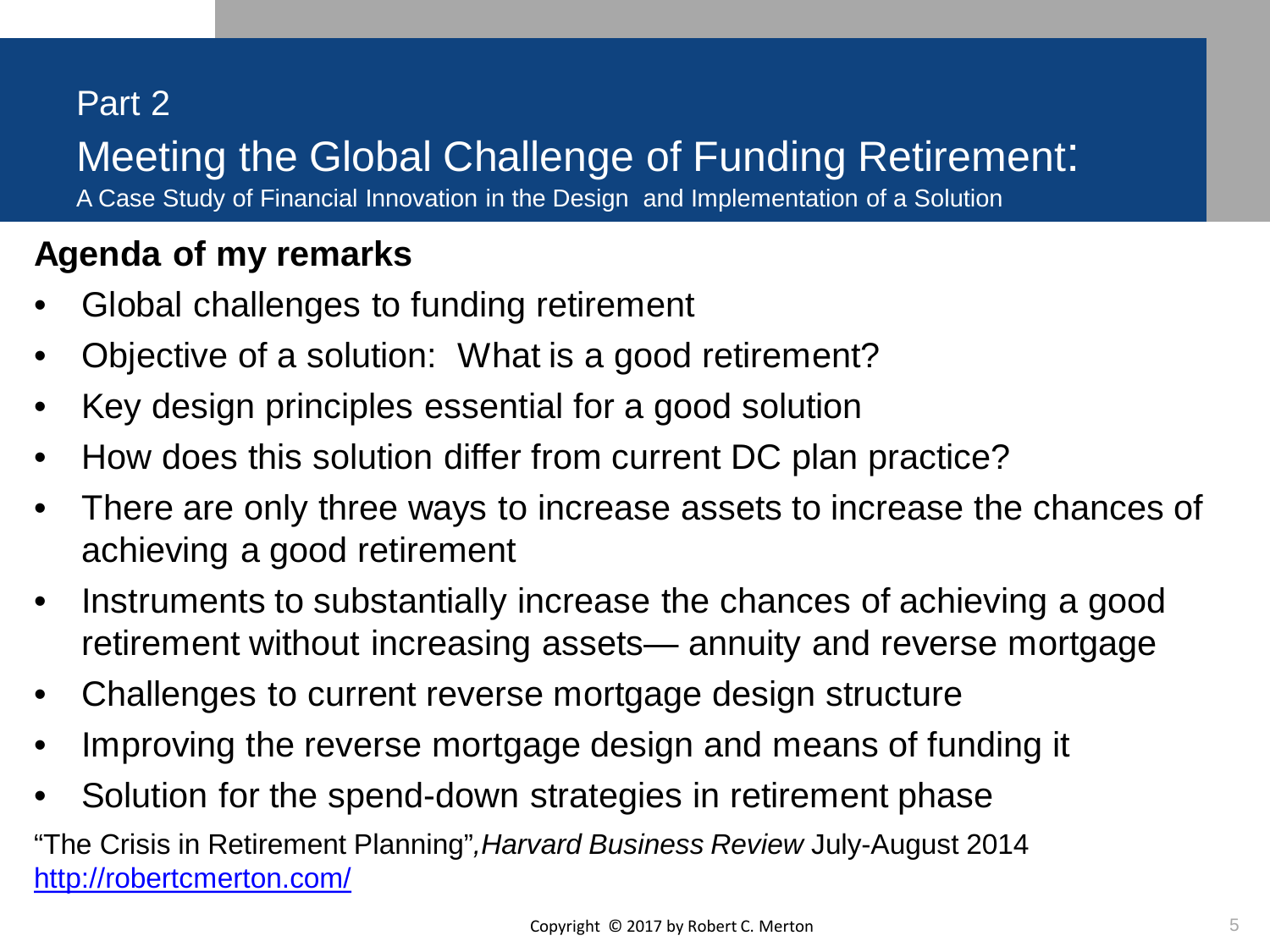# Global Challenges of Funding Retirement

Why current retirement funding systems may not be sustainable

Sources of potential non-sustainability of current retirement funding systems

- Shifting demographics: populations aging rapidly
- Increasing longevity: population living longer
- Economy shift from rural agriculture toward city industrial
- Legacy of large unfunded liabilities of define-benefit and pay-asyou-go pension plans from inadequate contributions and overly optimistic return-earning
- Contribution and balance sheet risks too great for plan sponsors causes the subsequent exit from defined-benefit plans *("DB")*
- Traditional role of defined-contribution plans ("*DC")* was supplemental and not for core retirement funding, and so current practice is not a suitable solution for core retirement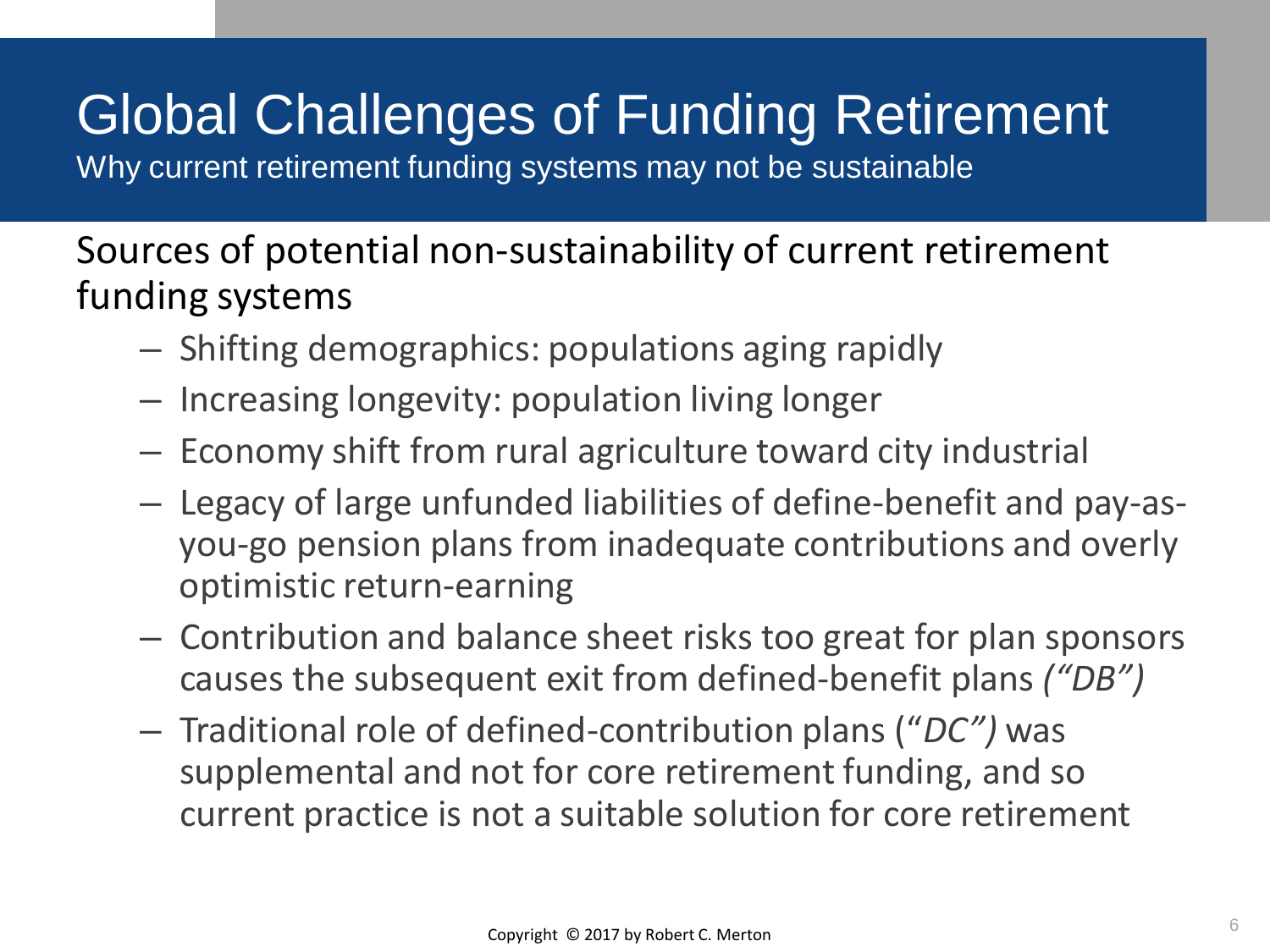# What is a Good Retirement Goal?

"An inflation-protected income for life that allows you to sustain the standard of living you enjoyed in the latter part of your working life."

Standard of Living is measured by income, and not by wealth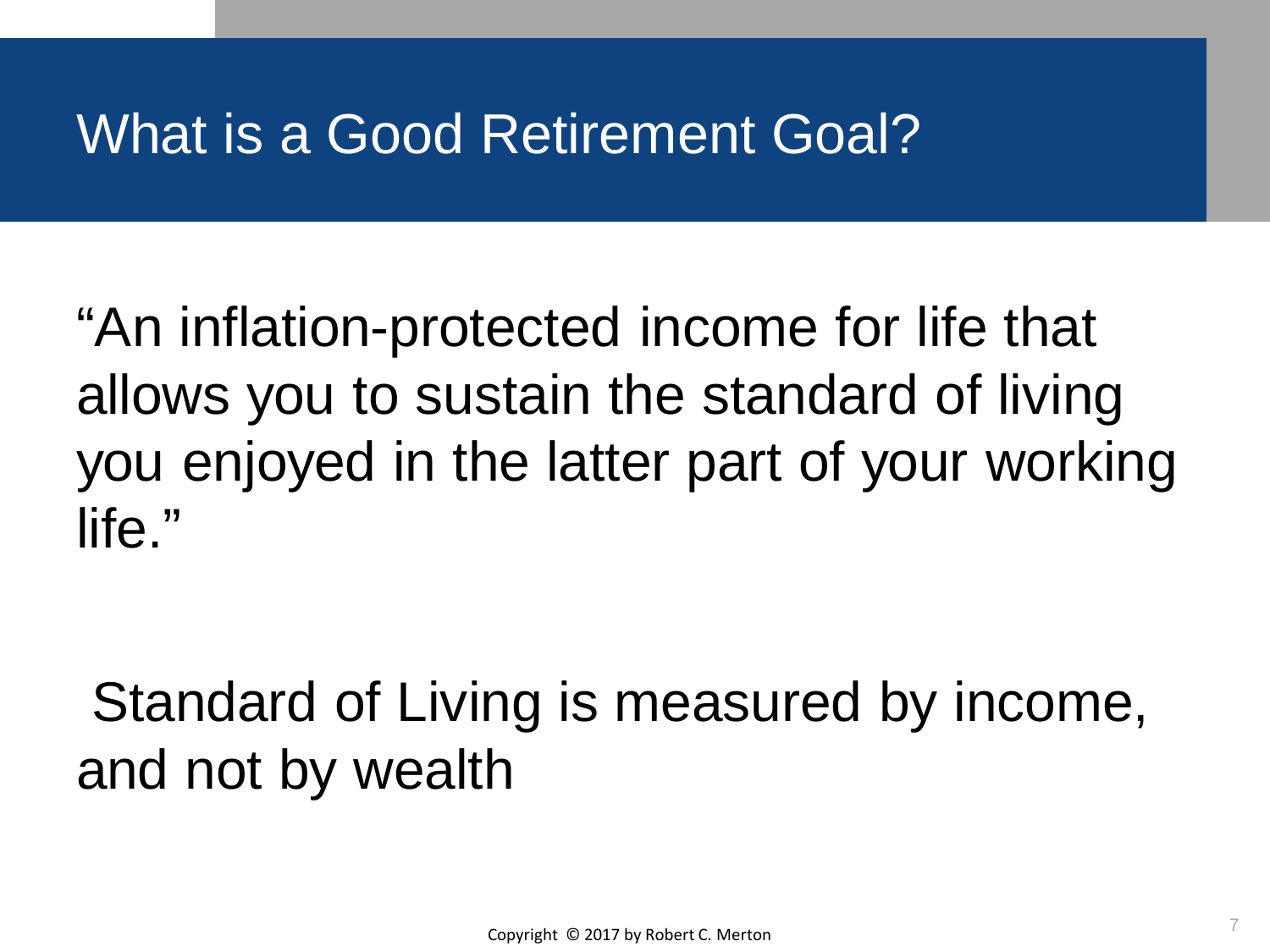# How Can We Achieve That? Key Design Principles for a DC Solution

- 1. Set replacement income as the goal for retirement
- 2. Offer robust, scalable, low-cost investment strategies
- 3. Determine strategy taking into account all dedicated-toretirement assets
- 4. Measure shortfall risk by income volatility -- not wealth volatility
- 5. Customize goals based on salary, age, gender, plan accumulation and other retirement-dedicated assets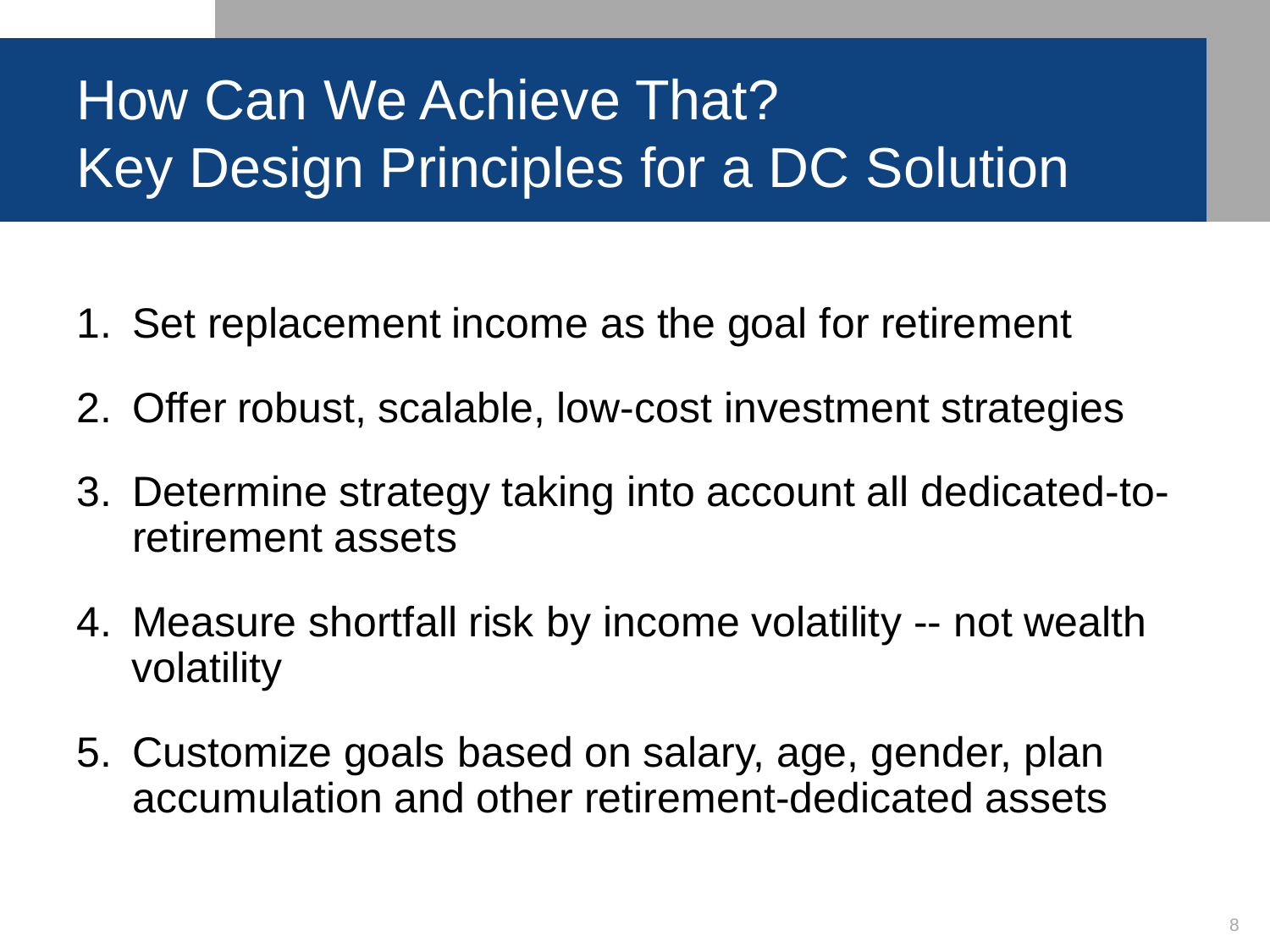# How Can We Achieve That? Key Design Principles for a DC Solution (continued)

- 6. Dynamically adjust portfolio allocations and goals in response to changes in both market and individual personal conditions
- 7. Be effective even for those who are completely unengaged
- 8. For the engaged, provide only meaningful information and meaningful, easy-to-make choices
- 9. Offer a seamless transition from accumulation to payout phase
- 10. Offer a wide array of payout flexibility, including immediate and deferred annuities to accommodate the varied circumstances of retirees and to manage longevity risk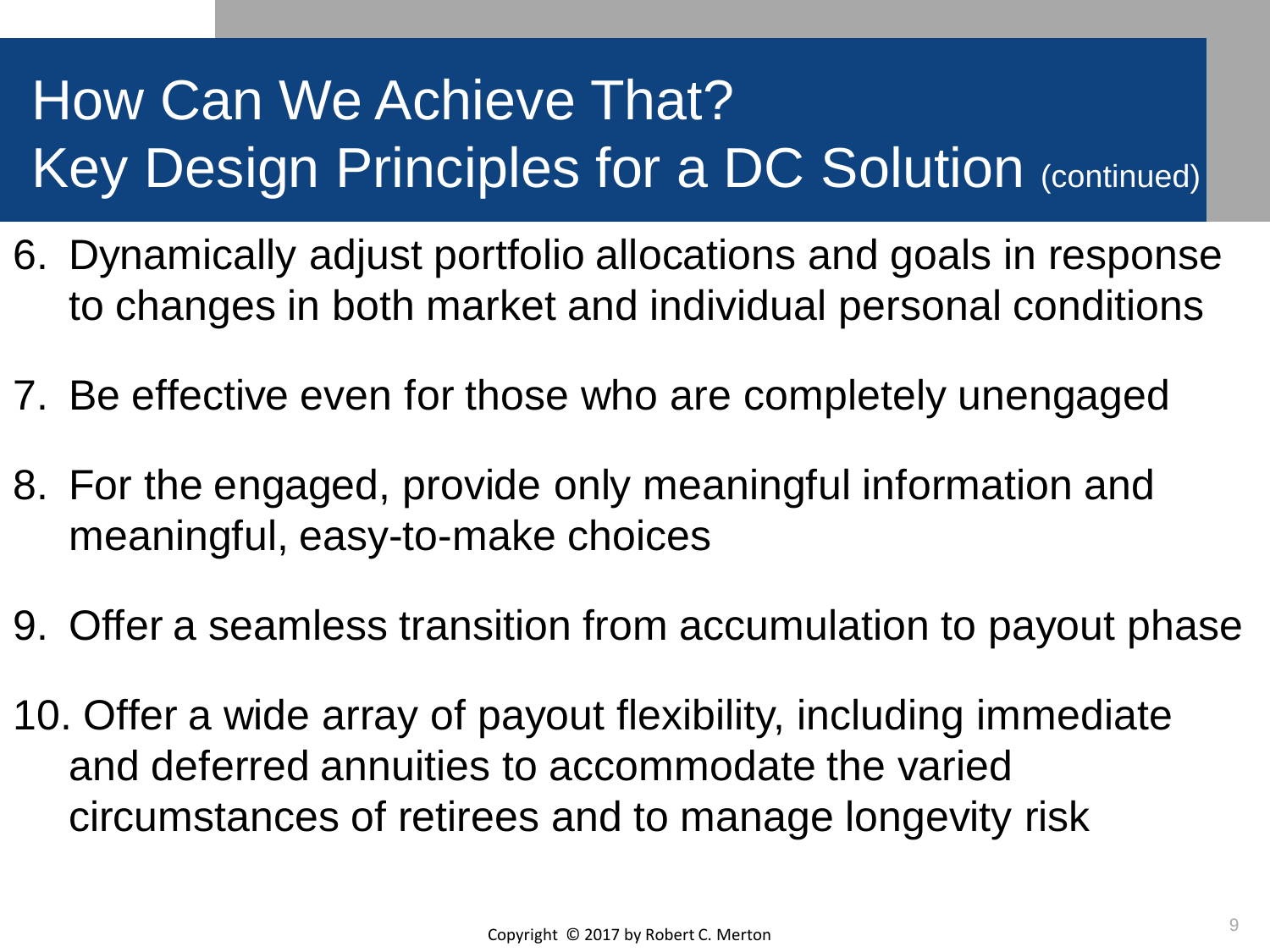# Inflation-Linked Bonds (2007–2014)

#### 30-Year TIPS Bond Yield



For illustrative purposes only.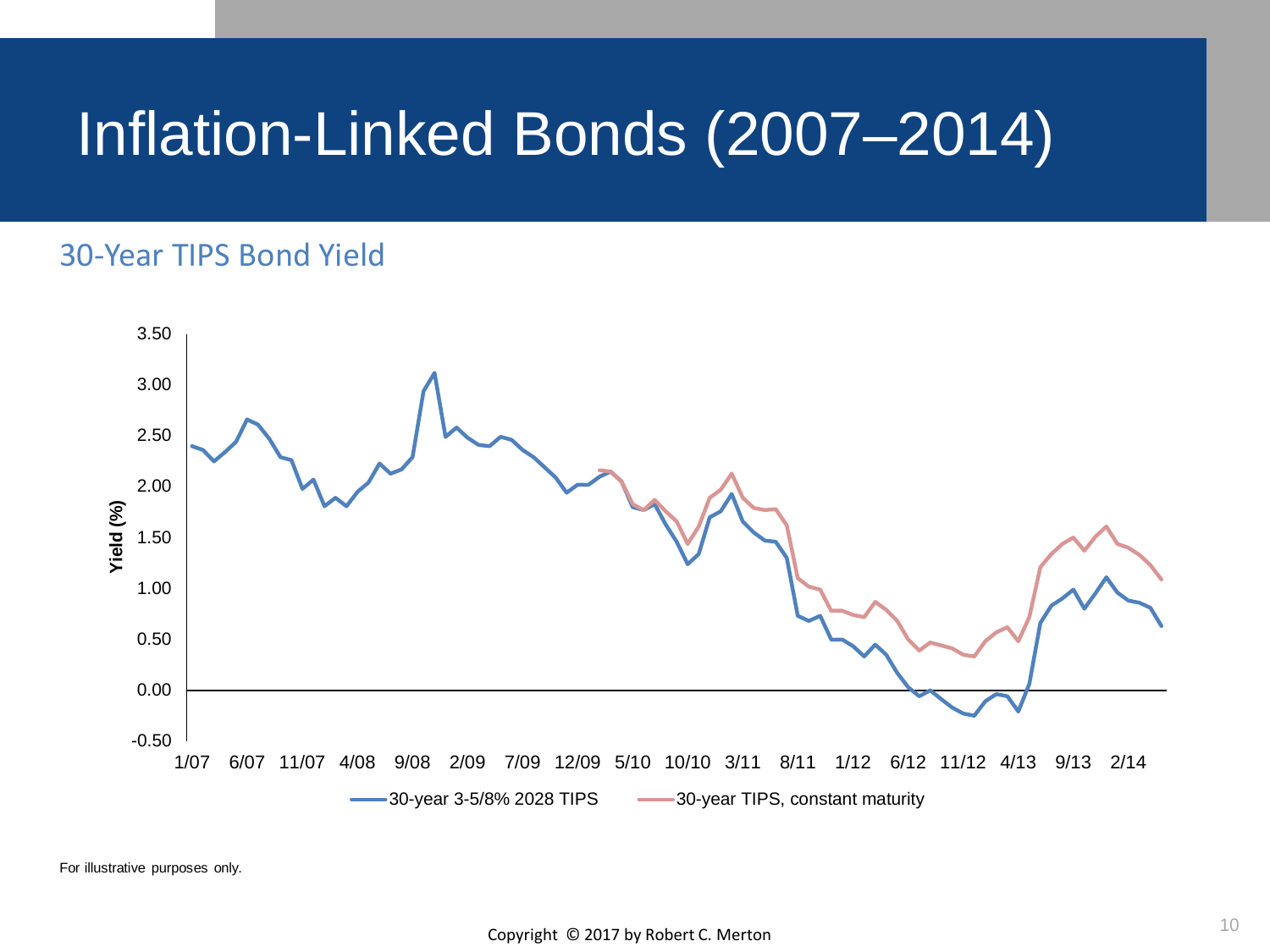### Retirement Income vs Wealth Accumulation Risk

| <b>Age now</b> | <b>Decline in Retirement Income</b><br>for the Same Accumulated<br><b>Amount From 0% Interest Rate</b><br><b>Versus a 3% Interest Rate</b> |
|----------------|--------------------------------------------------------------------------------------------------------------------------------------------|
| 65             | $-26%$                                                                                                                                     |
| 60             | $-31%$                                                                                                                                     |
| 55             | $-41%$                                                                                                                                     |
| 50             | $-49%$                                                                                                                                     |

- Large impact from interest rate changes
- US TIPS rates fell from 3% to 0% (2007-14)
- $\blacksquare$  This raises the cost of life income benefit
- As cost rises, the funded ratio falls
- **There is substantial risk of** retiree benefits change even if the value of the accumulation in the account is unchanged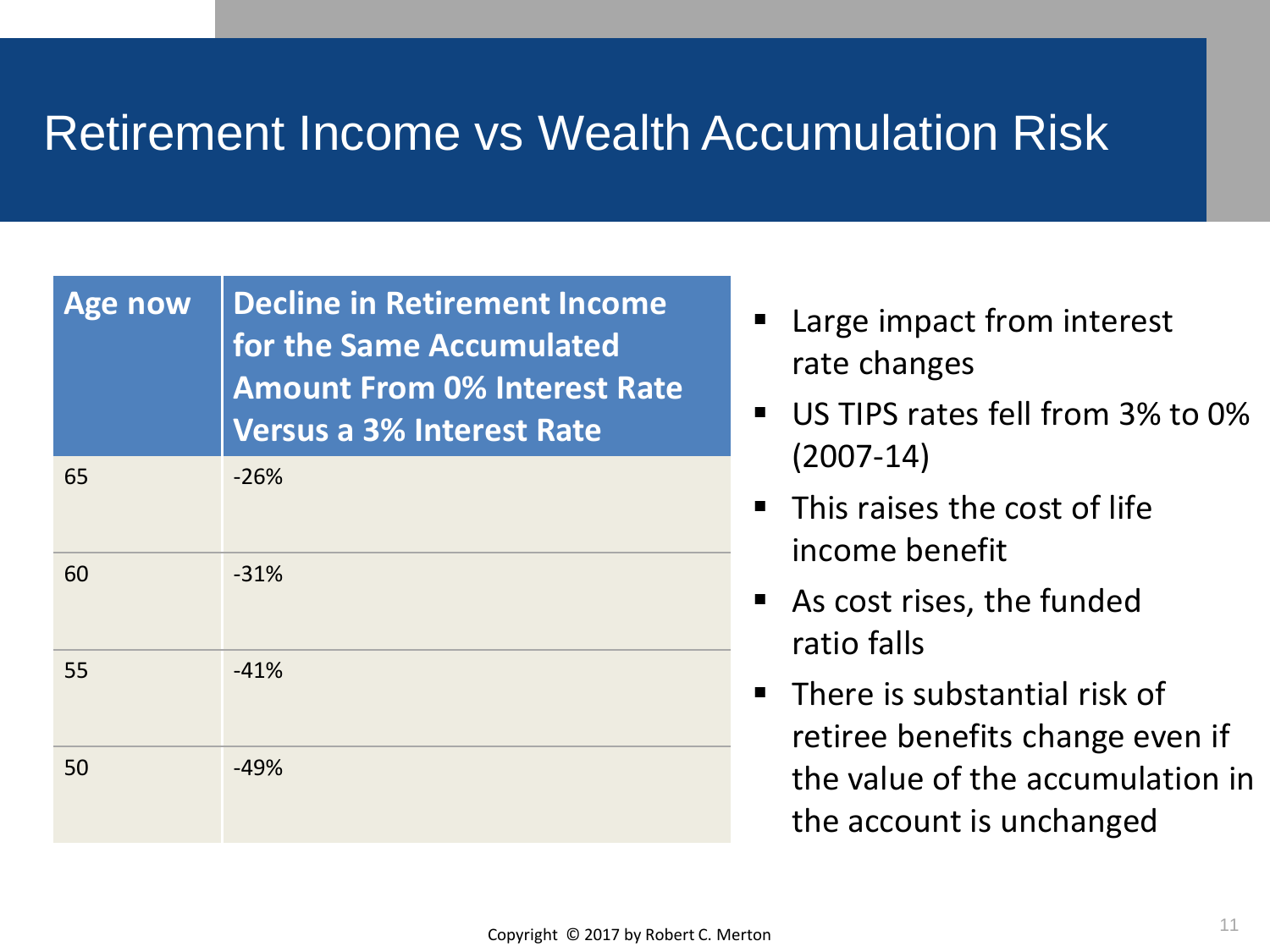# Wealth Risk vs Income Risk

The volatility of T-bills is minimum risk measured in terms of change in asset value



But it is high risk measured in terms of change in income (funded-ratio) units

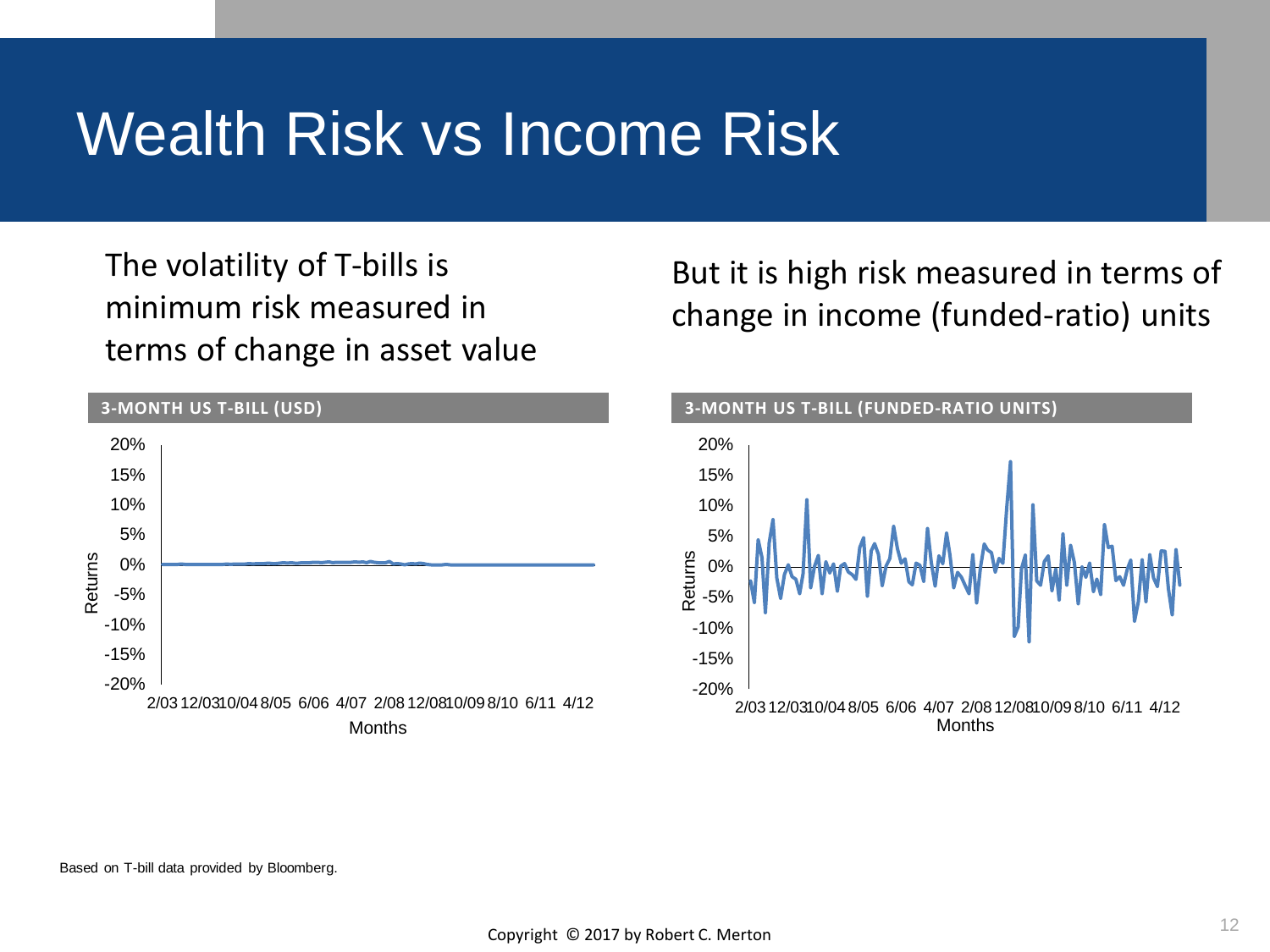## Income Goal Needs Different Risk Measure

The volatility of life-income price is high risk when measured in terms of change in asset value.



The volatility of life-income price is minimum risk when measured in terms of change in income



Annuity returns based on yield from US Treasury Inflation Protected Securities (TIPS). Data provided by Bloomberg.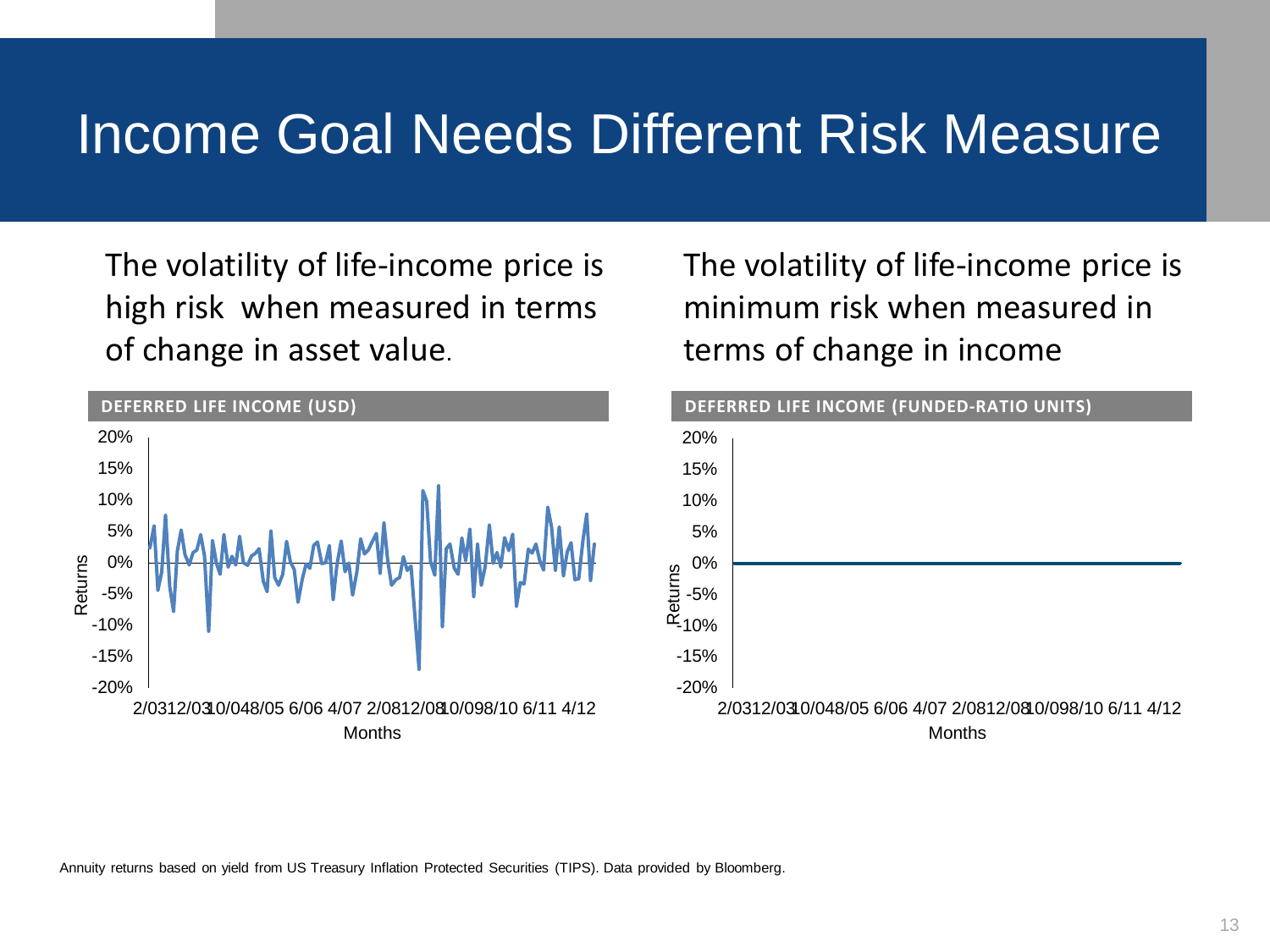# Risk & Return: Wealth vs Income Goal

#### Measuring the risk/return trade-off correctly

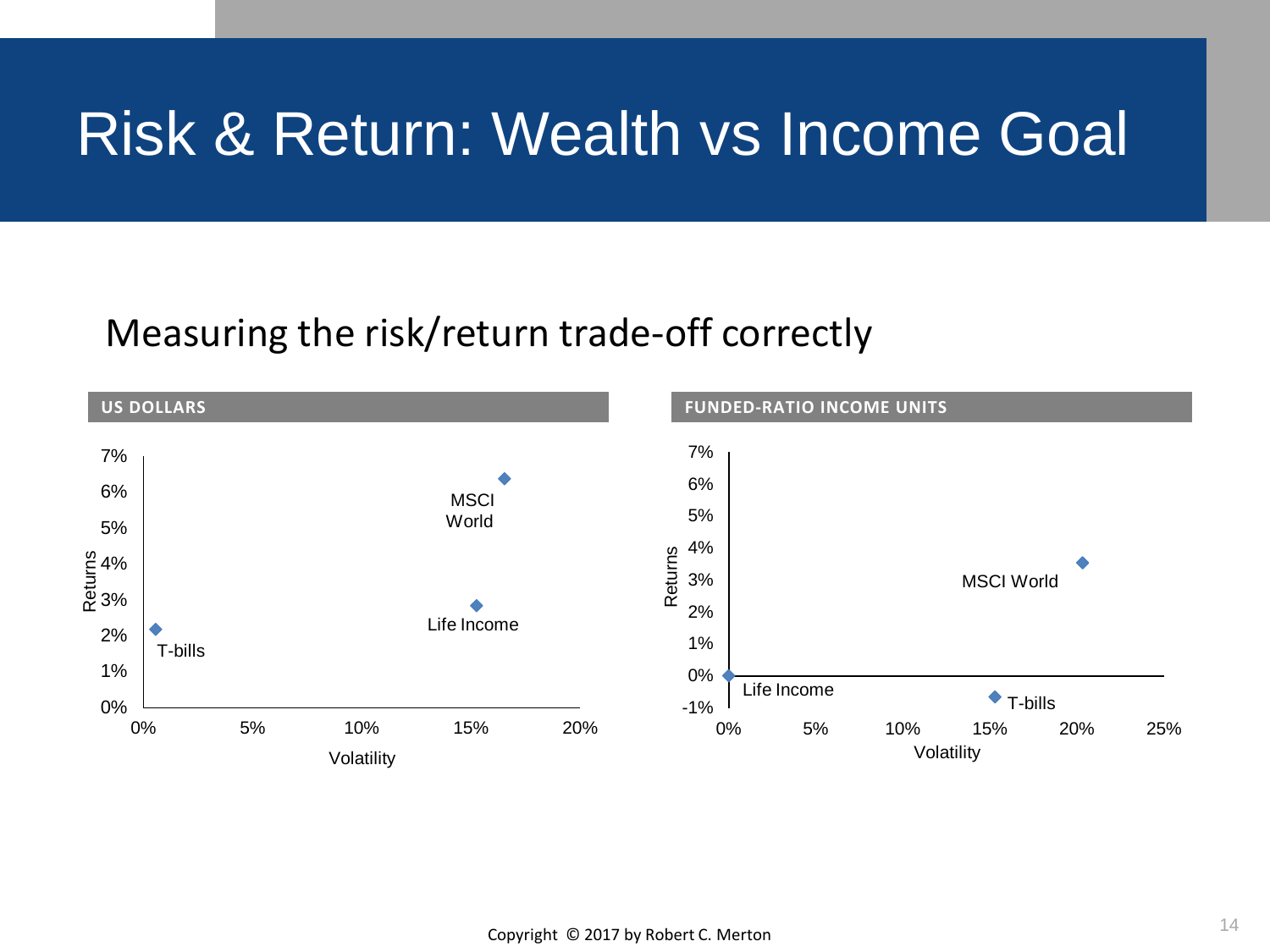### Integrating All Funding Sources is Essential for Assessing Funded Status and Determining Optimal DC Allocation During the Accumulation Phase

Create a balance sheet for each plan participant that integrates all retirementdedicated funding sources of retirement income and do so without engaging the participant in order to acquire any of the information for this creation.

| <b>Retirement Assets</b>                                  | <b>Retirement Liabilities</b>                |
|-----------------------------------------------------------|----------------------------------------------|
| <b>Government Pension—Social Security</b>                 | Minimum-Income Goal                          |
| Occupational Defined-Benefit Pension Plan                 | Surplus Available for Desired-Income<br>Goal |
| <b>Defined-Contribution Plan Balance</b>                  |                                              |
| Projected Future Contributions to DC<br>("Human Capital") |                                              |
| Reverse Mortgage Potential                                |                                              |
| Retirement Health Insurance Coverage                      |                                              |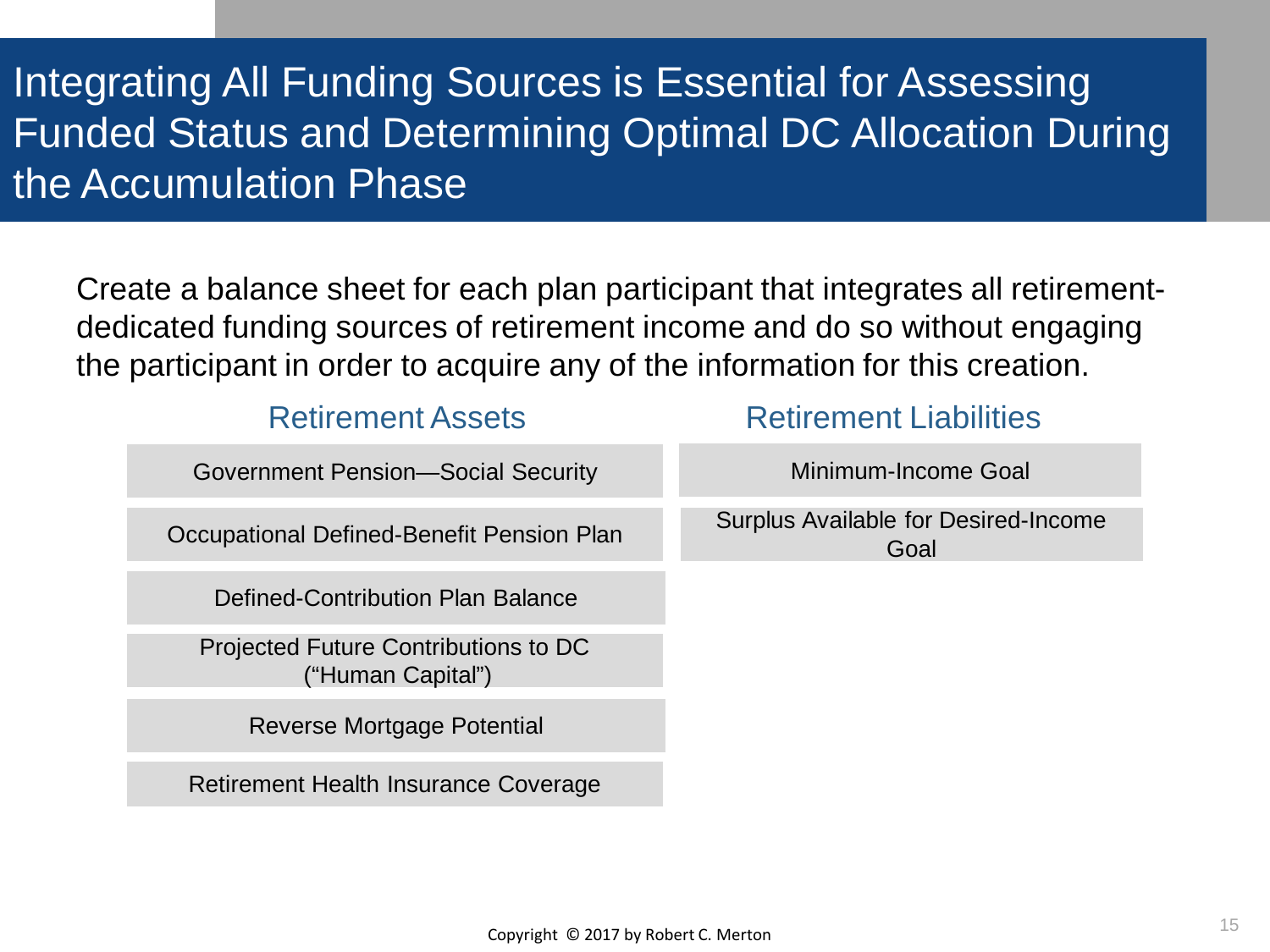## How does this Solution Differ Vs. Current DC Practice?

|                                     | <b>Conventional DC Practice</b>                                                          | <b>New DC Solution</b>                                                                                                                            |
|-------------------------------------|------------------------------------------------------------------------------------------|---------------------------------------------------------------------------------------------------------------------------------------------------|
| Investment goal                     | <b>Wealth accumulation</b><br>No specified wealth goal                                   | Retirement income<br>Specified desired-income goal                                                                                                |
| Risk measure                        | Volatility of portfolio returns                                                          | Volatility of Income (funded ratio)<br>Income shortfall                                                                                           |
| <b>Success measure</b>              | Account balance size                                                                     | Closeness to goal --funded ratio<br>Relative to desired-income goal                                                                               |
| <b>Asset allocation</b><br>strategy | <b>Generic proportions</b><br><b>Fixed or age-only based</b><br><b>Target Date Funds</b> | Dynamic integrated individualized<br>Based on age, income, funded ratio.<br>Focused on improving funded ratio while<br>managing income volatility |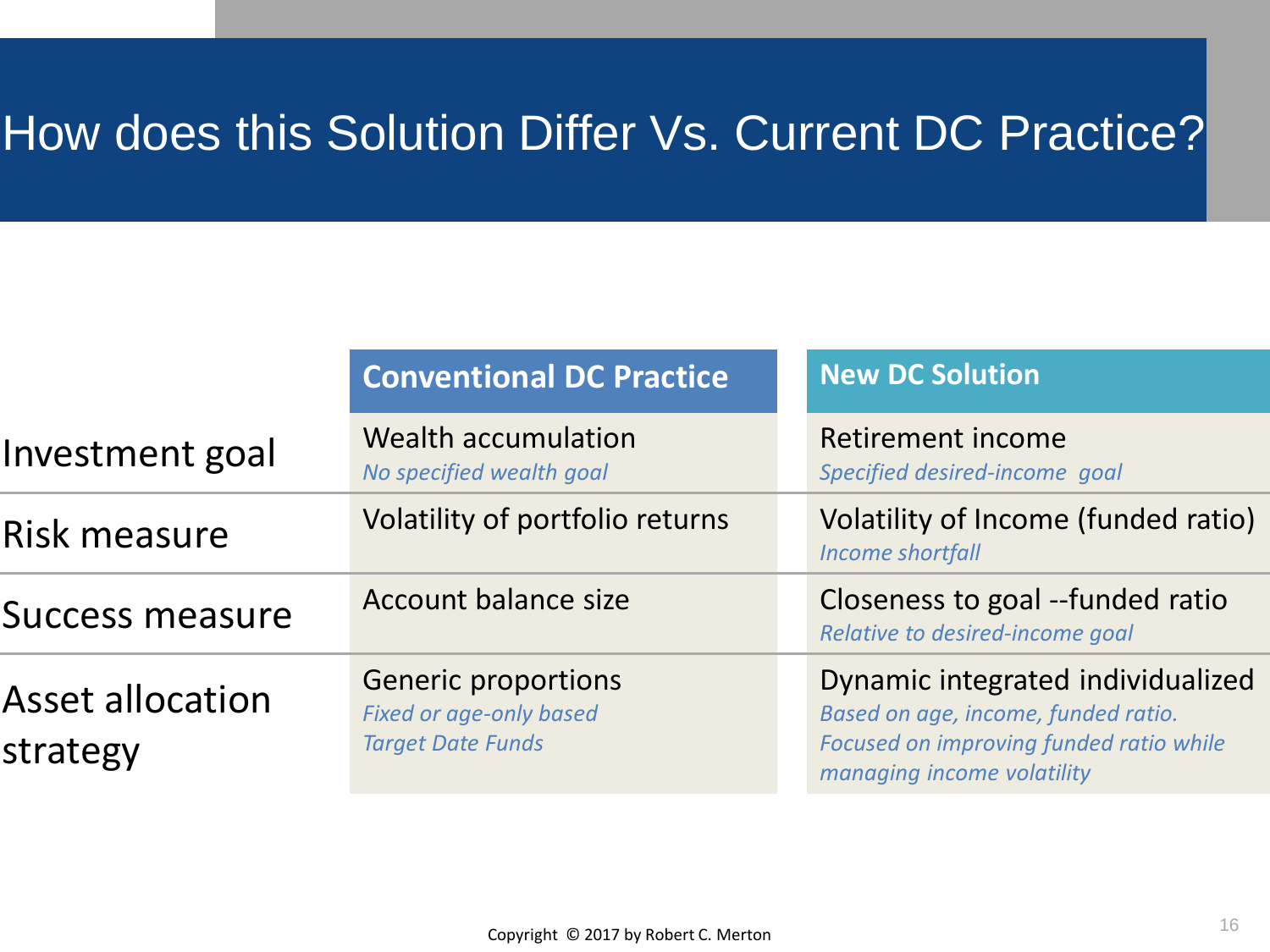## Only 3 Ways to Increase Assets to Increase the Chances of Achieving a Good Retirement

- Save more for retirement  $\rightarrow$  lower lifetime consumption level
- Work longer before retiring  $\rightarrow$  accumulate longer and shorten retirement period
- Take more investment risk  $\rightarrow$  face the consequences if that risk is realized

*Improving expected returns for the same risk is always desirable as is lowering costs for the same service or choice options but these have long been actively pursued.*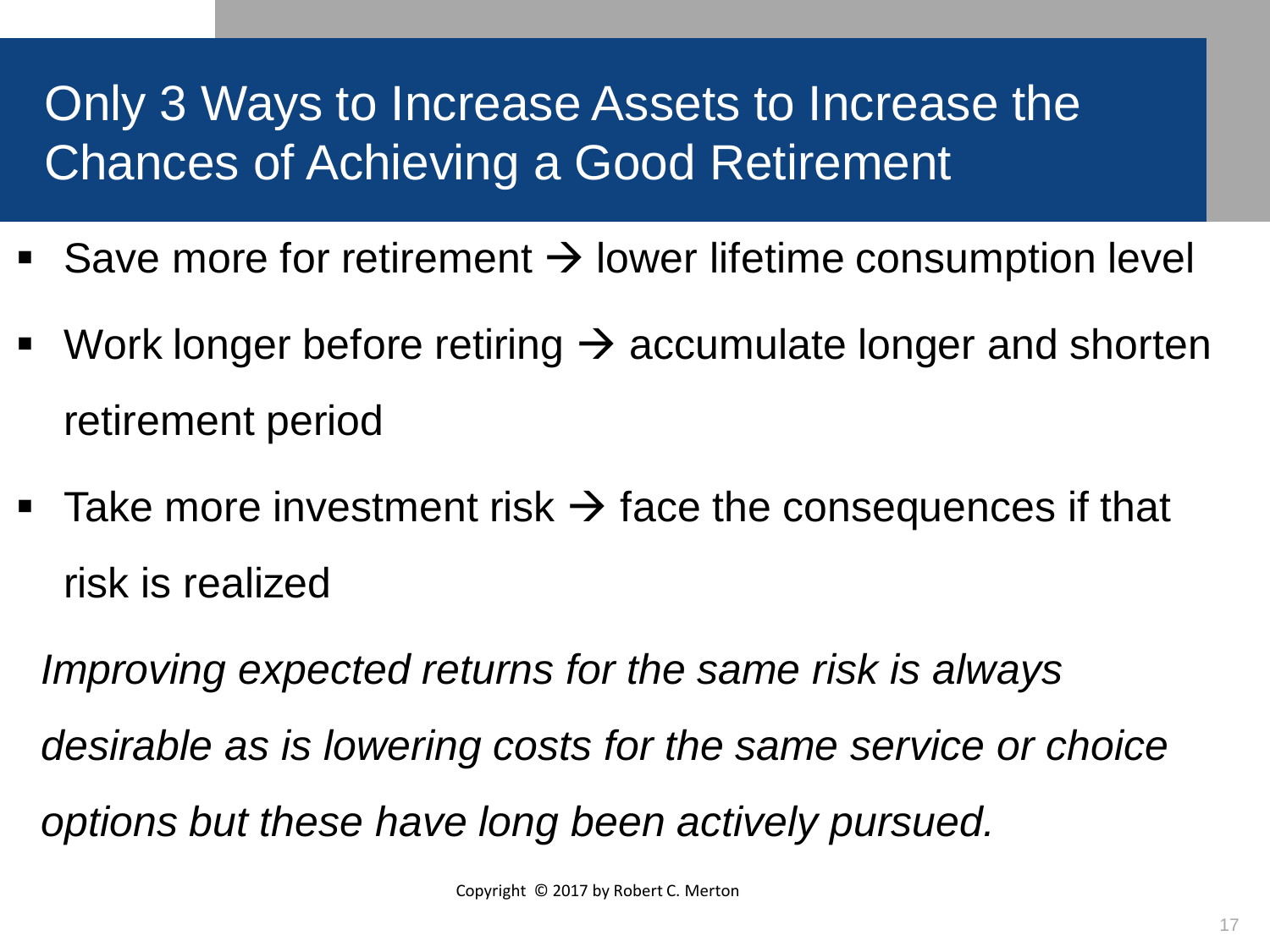# Simplification from Only Meaningful Information and Meaningful, Easy-to-Make Choices, with Feedback

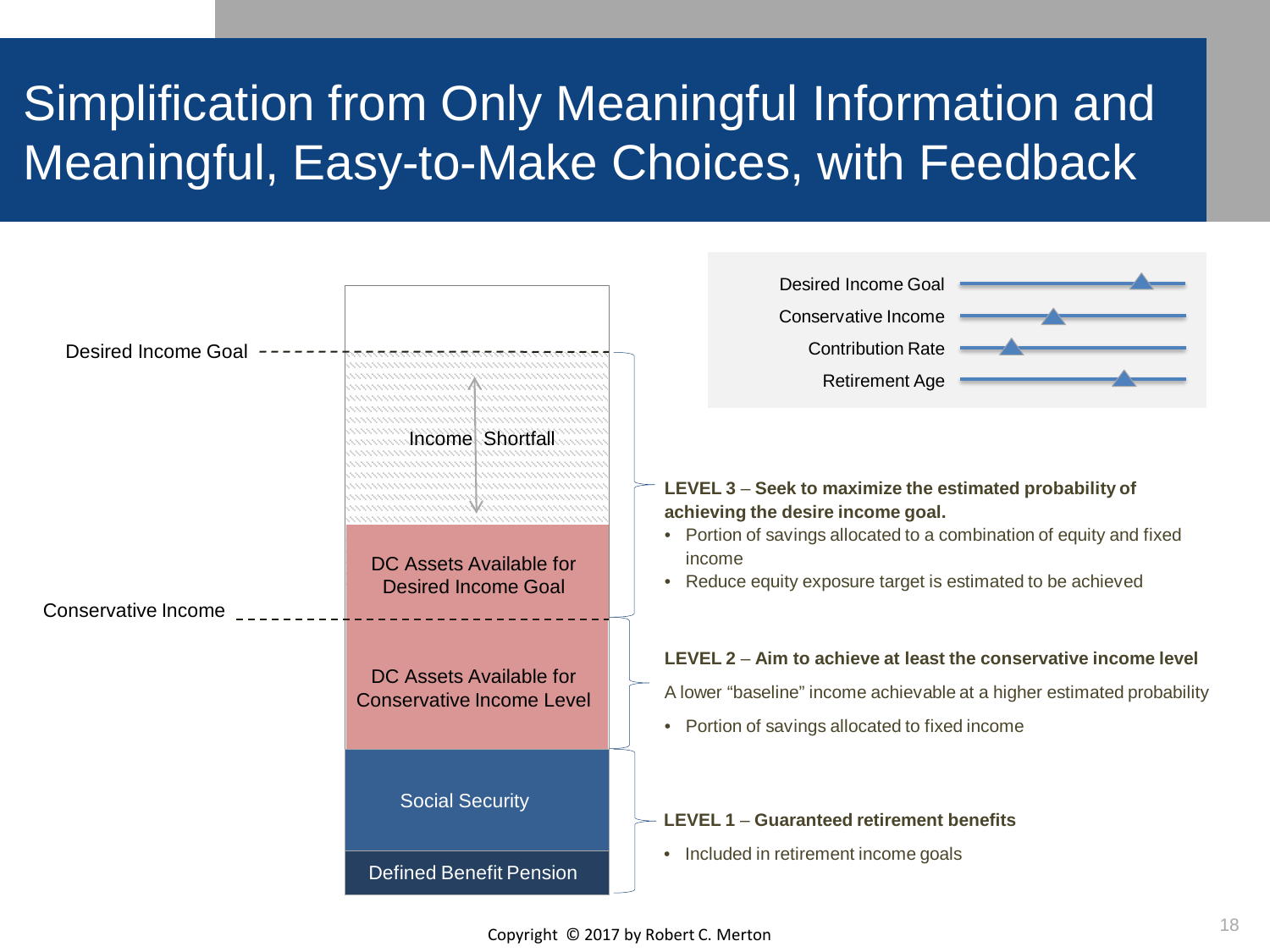# How to Increase the Chances of Achieving a Good Retirement without Increasing Assets

- **Increase retirement income benefits without changing individual saving behavior, retirement age or risk**
- **Annuities** pay a guaranteed income benefit for as long as the retiree lives and thus, eliminates retirees' pervasive fear of outliving their assets. The payout on the annuity is substantially larger than the interest that could be earned on the assets, in return for giving up the assets at death when they are no longer needed. An annuity and a pension are functionally the same.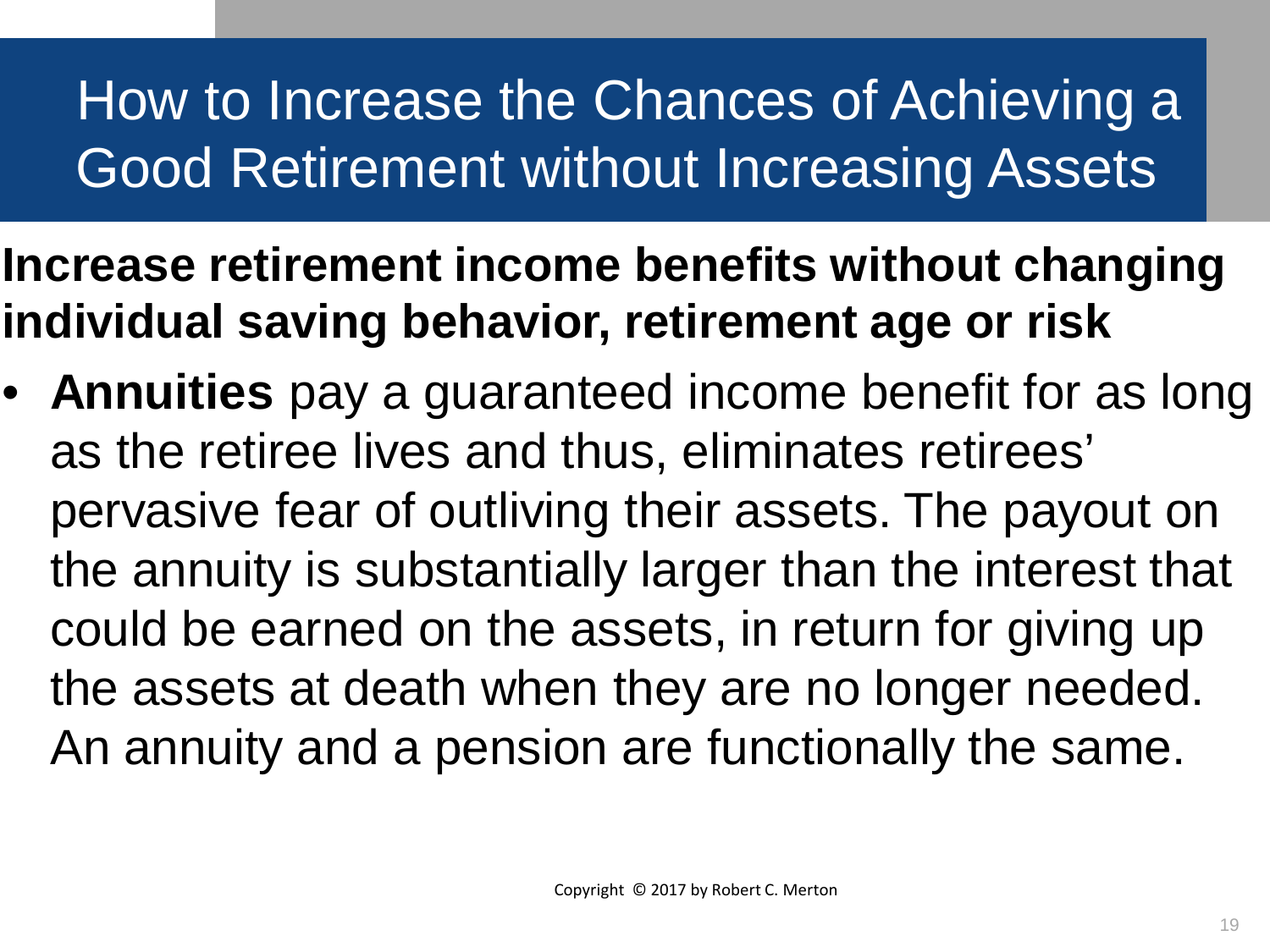## How to Increase the Chances of Achieving a Good Retirement without Increasing Assets: The House

The house is typically the family's most valuable asset at retirement and is the only material personal saving by either working or middle-class retirees.

The owner-retiree's house asset can be decomposed into two components:

- **An** *annuity-like asset* **that provides a stream of housing-services for life**.
	- An important part of the owner-retiree's standard of living;
	- Should generally be retained as a hedge of that significant part of retirement spending
- *A fungible financial asset***, which is the house value at the retiree's death when the house's services are no longer needed.**
	- The residual home value can either fund part of the non-housing expenditures during retirement or be used for making gifts/ bequests.
	- The significant magnitude of its residual value makes the house a likely major funding source for retirement income and bequests in the future.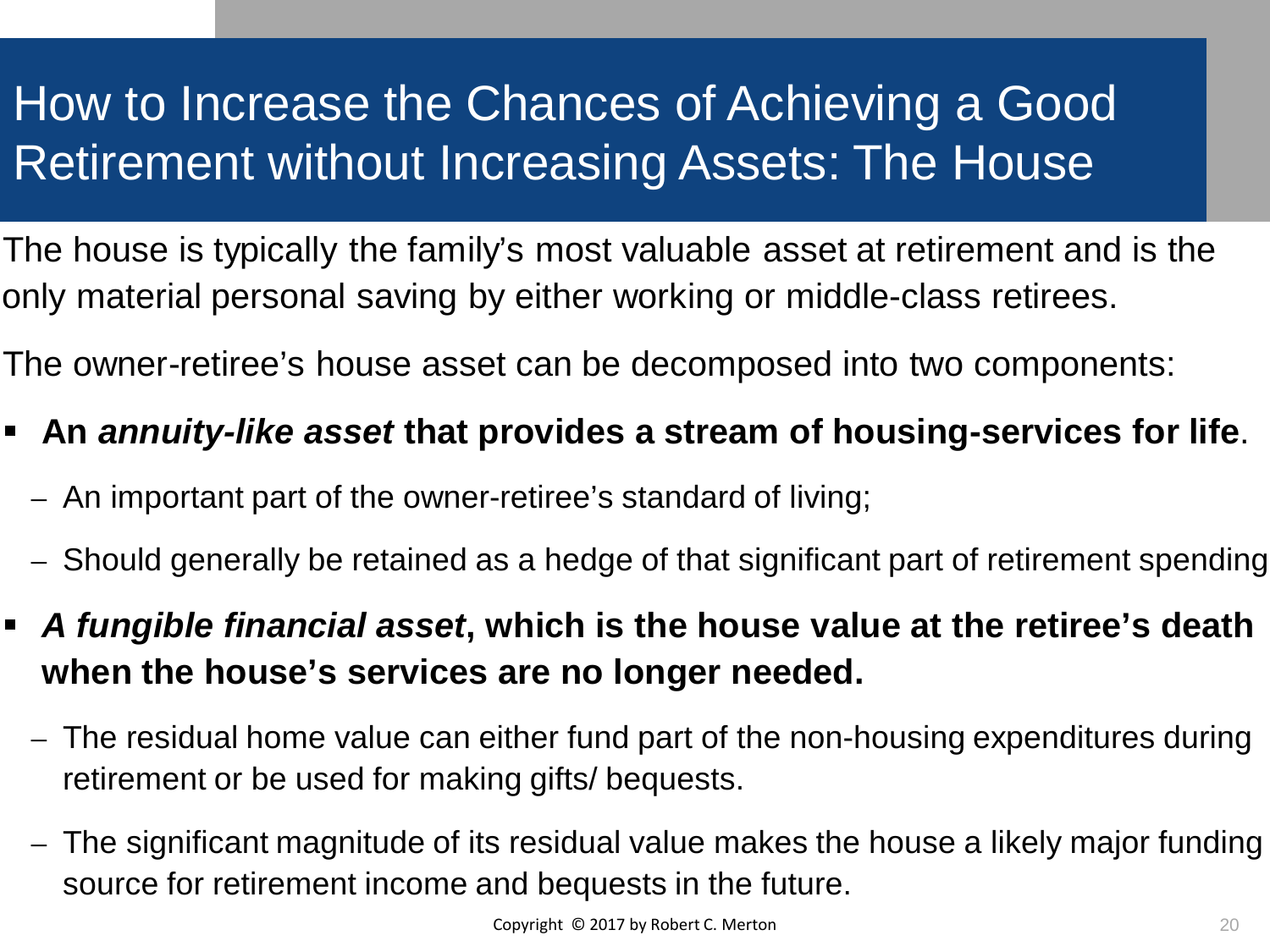# Reverse Mortgage is the Enabling Instrument to Utilize the Full Funding Potential of the House

**The reverse mortgage [aka home pension] is a financial contract which permits the retiree to access the residual value of the house for funding both retirement income and efficient bequests/gifts** 

### **Core Features of the Contract**

- **No interest or principal payments until the retiree's death.**
	- − Thus, taking out a reverse mortgage does not expose retiree to the risk of losing his stream of housing services because of inability to make interest or principal payments
	- − There are escrow requirements for property taxes and insurance on the house.

#### **Non-recourse loan**

- − The retiree and, at the retiree's death, his estate (aka beneficiary) has the option to either pay accumulated interest plus principal and retain ownership of the house or abandon the house (without penalty) in full payment of what is owed.
- − In either case the house will be sold and converted into cash for the lender or for the estate which goes to the retiree's beneficiary.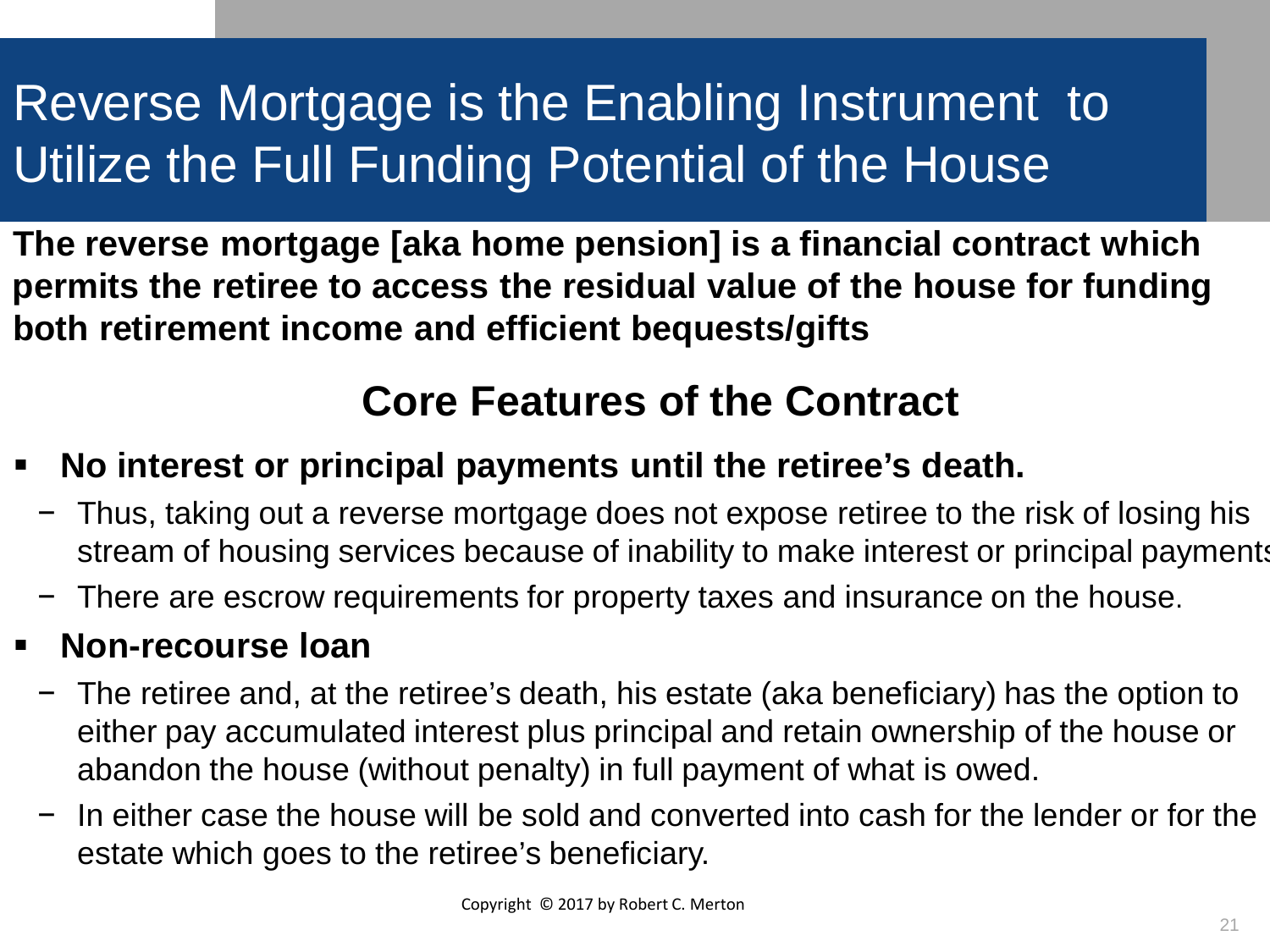### How the Annuity and Reverse Mortgage Can Achieve a Good Retirement : Case 1 25<sup>th</sup> Percentile Income Example Age 65

**\$26,000 Income Retirement Goal \$21,320 (82% replace) \$30,000 in DC plan \$150,000 house Inflation-protected bond interest rate = 1.50% and life annuity inflation-protected rate = 5.40%**

A.Social Security \$15,340 + bond interest DC \$450 = **\$15,790 benefit (74% of goal)**

B.Social Security \$15,340 + Annuity purchase DC \$1,620 = **\$16,960 benefit (80% of goal)**

Reverse mortgage principal =  $$81,300$  (54%) Annuity income purchase=  $$81,300 \times 0.054 = $4,390$ 

C.Social Security \$15,340 + Annuity purchase DC+RM \$6,010 = **\$21,350 benefit (100%) Benefit: Social Security 71% Annuity DC 8% Annuity Reverse Mortgage 21%**

Copyright © 2017 by Robert C. Merton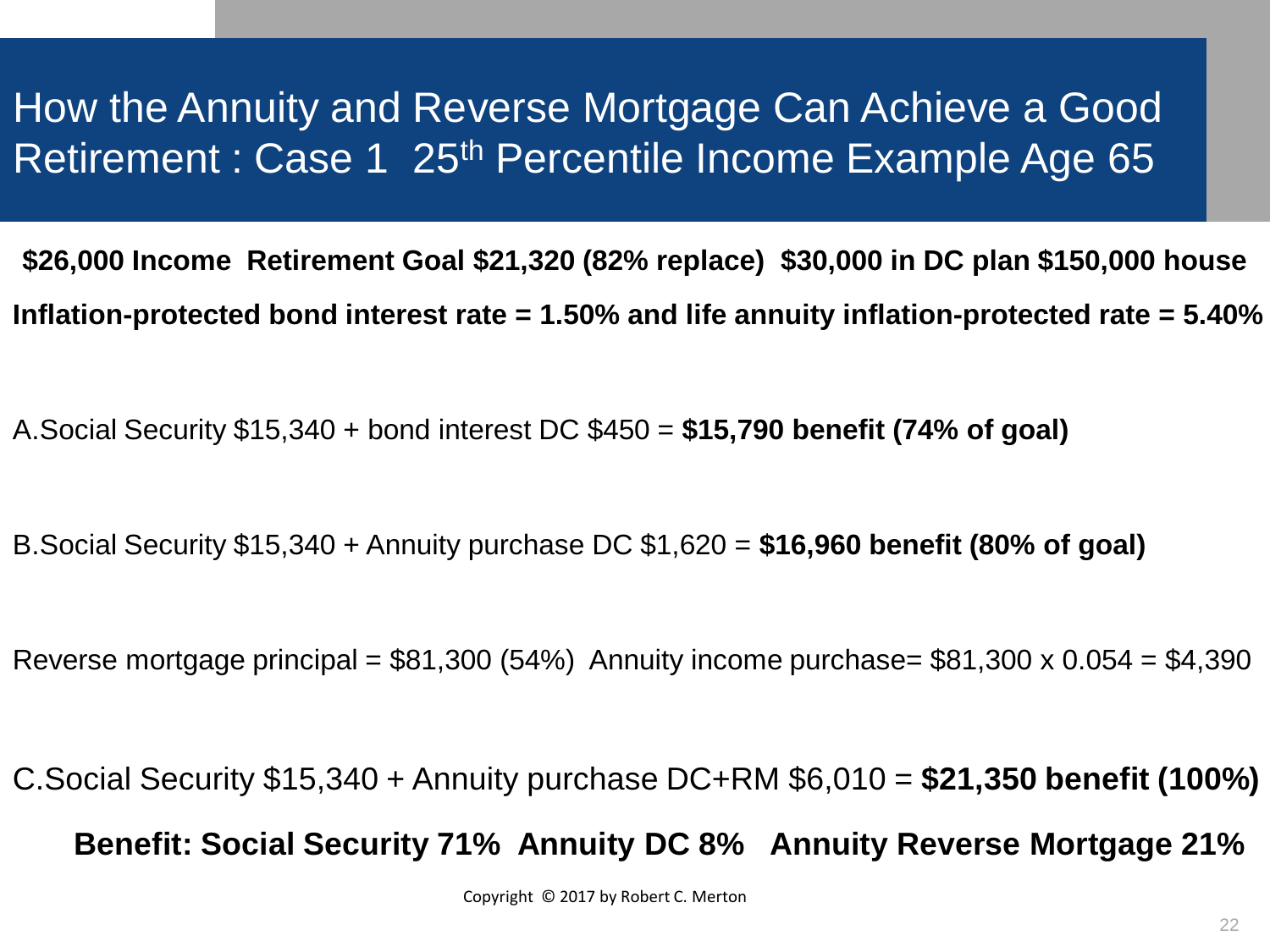### How the Annuity and Reverse Mortgage Can Achieve a Good Retirement : Case 2 50<sup>th</sup> Percentile Income Example Age 65

**\$50,000 Income Retirement Goal \$36,000 (72% replace) \$165,000 in DC plan \$300,000 house Inflation-protected bond interest rate = 1.50% and life annuity inflation-protected rate = 5.40%**

A.Social Security \$18,978 + bond interest DC \$2,475 = **\$21,453 benefit (60% of goal)**

B.Social Security \$18,978 + Annuity purchase DC \$8,910 = **\$27,888 benefit (77% of goal)**

Reverse mortgage principal =  $$162,000$  (54%) Annuity income purchase= $$162,000 \times 0.054 = $8,748$ 

C.Social Security \$18,978 + Annuity purchase DC+RM \$17,658 = **\$36,636 benefit (100%) Benefit: Social Security 52% Annuity DC 24% Annuity Reverse Mortgage 24%**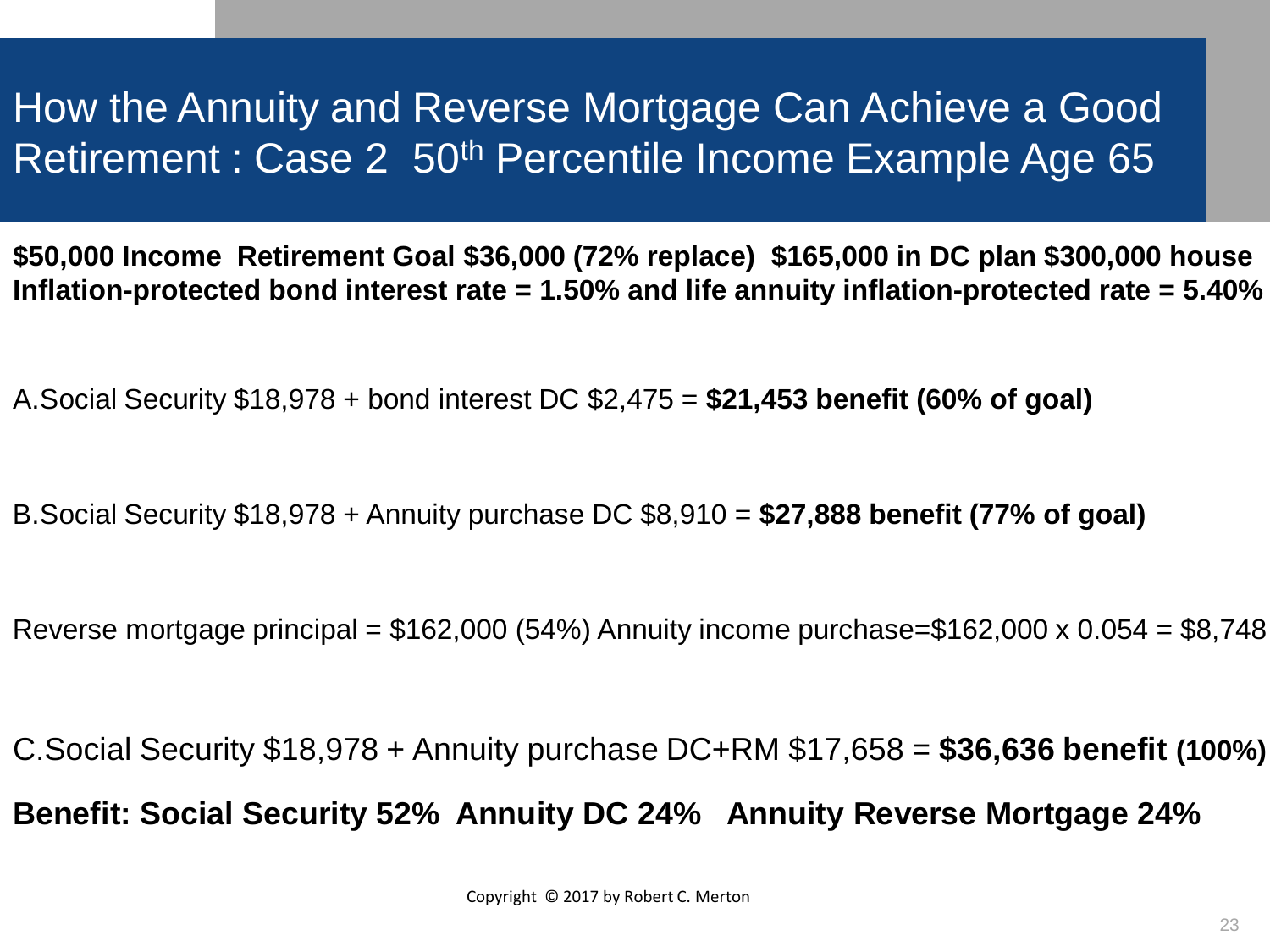### How the Annuity and Reverse Mortgage Can Achieve a Good Retirement : Case 3 75<sup>th</sup> Percentile Income Example Age 65

**\$87,000 Income Retirement Goal \$53,980 (62% replace) \$229,000 in DC plan \$500,000 house Inflation-protected bond interest rate = 1.50% and life annuity inflation-protected rate = 5.40%**

A.Social Security \$26,933 + bond interest DC \$3,435 = **\$30,368 benefit (56% of goal)**

B.Social Security \$26,933 + Annuity purchase DC \$12,366 = **\$39,299 benefit (73% of goal)**

Reverse mortgage principal =  $$271,000$  (54%) Annuity income purchase= $$271,000x0.054 = $14,634$ 

C.Social Security \$26,933 + Annuity purchase DC+RM \$27,000 = **\$53,933 benefit (100%) Benefit: Social Security 50% Annuity DC 23% Annuity Reverse Mortgage 27%**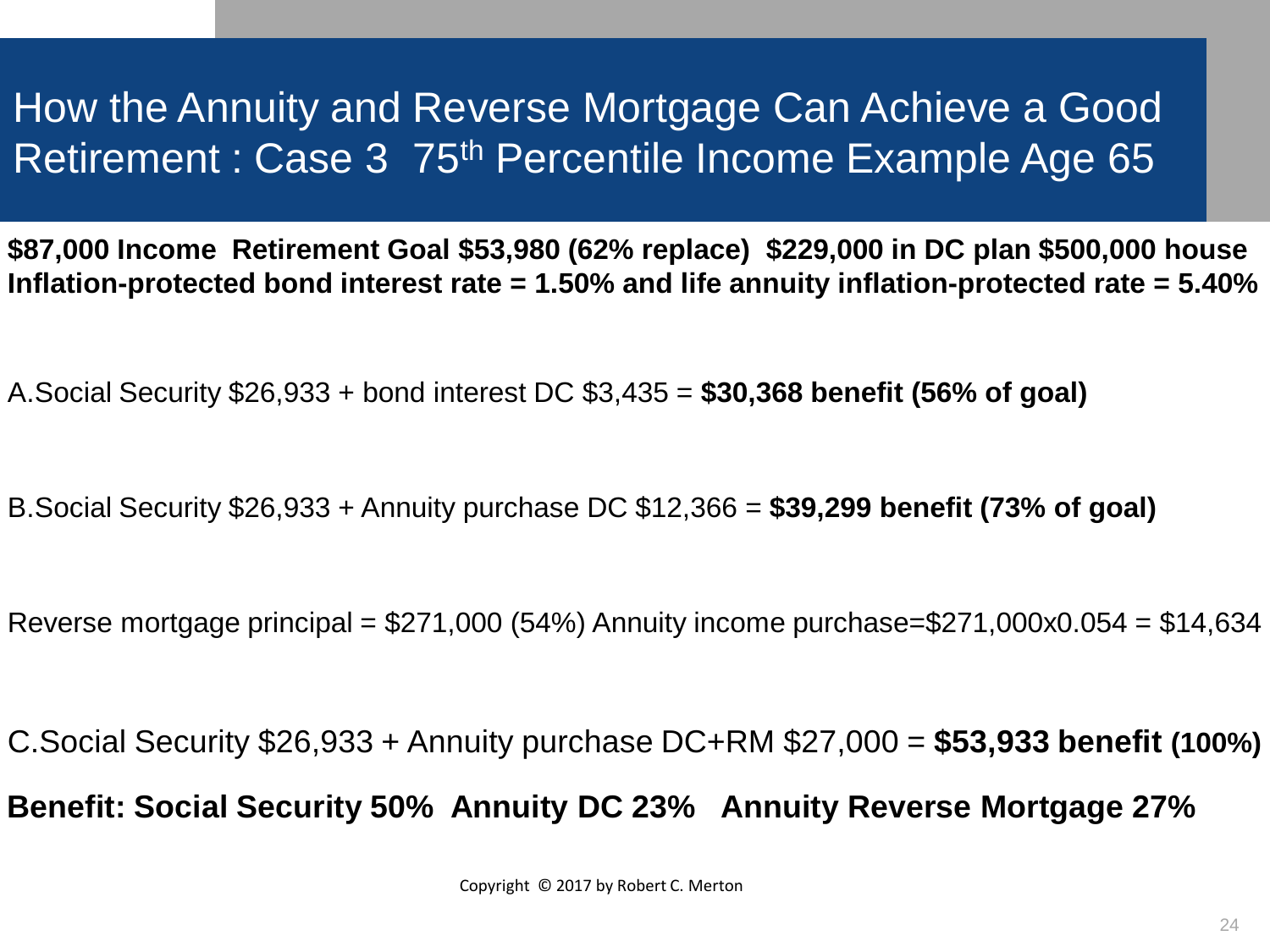## Homeownership is Pervasive - Making the Reverse Mortgage a Key Component of a Solution Globally



Campbell J.Y. Mortgage Market Design. *Review of Finance*. 2013;17 (1) :page 6.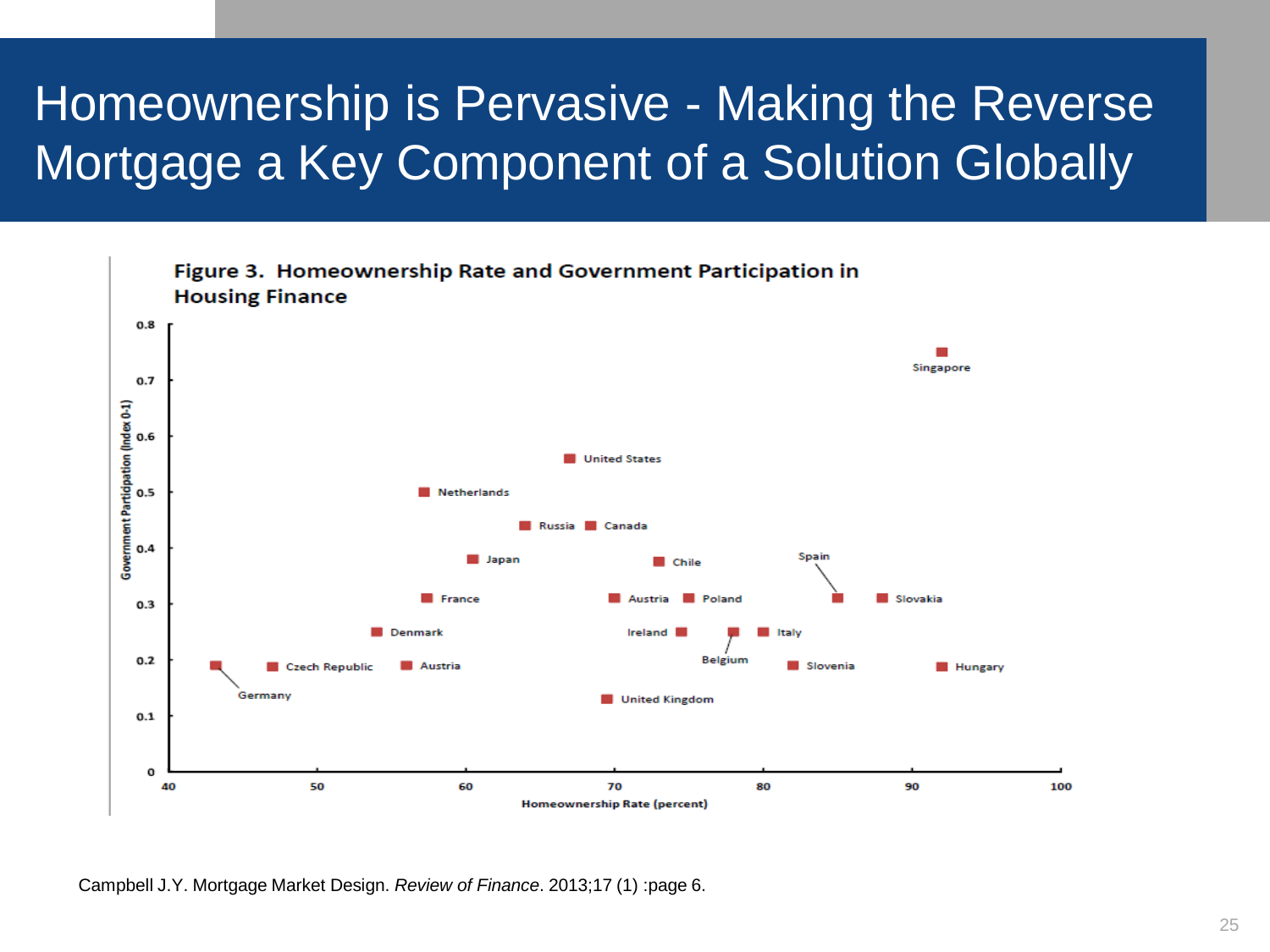### Challenges to Current Reverse Mortgage Design Structure Substantial Changes are Required to Realize Its Potential

The reverse mortgage can materially increase lifetime income in retirement for working and middle-class retirees in developed and some developing countries

- Without requiring changes in personal saving behavior, retirement date or risk taking during the accumulation work years.
- Instead of seeking to increase the amount of retirement assets available, it makes more efficient use of the assets that retirees have.

The reverse mortgage is currently not widely used as a systematic part of retirement funding.

- A reason could be simply that currently retiring working- and middle- class workers have adequate retirement funding from Social Security and defined-benefit employer-plan – they do not need to tap their home equity value.
- If this is true today, it is not likely to continue to be the case as employer-provided benefits decline.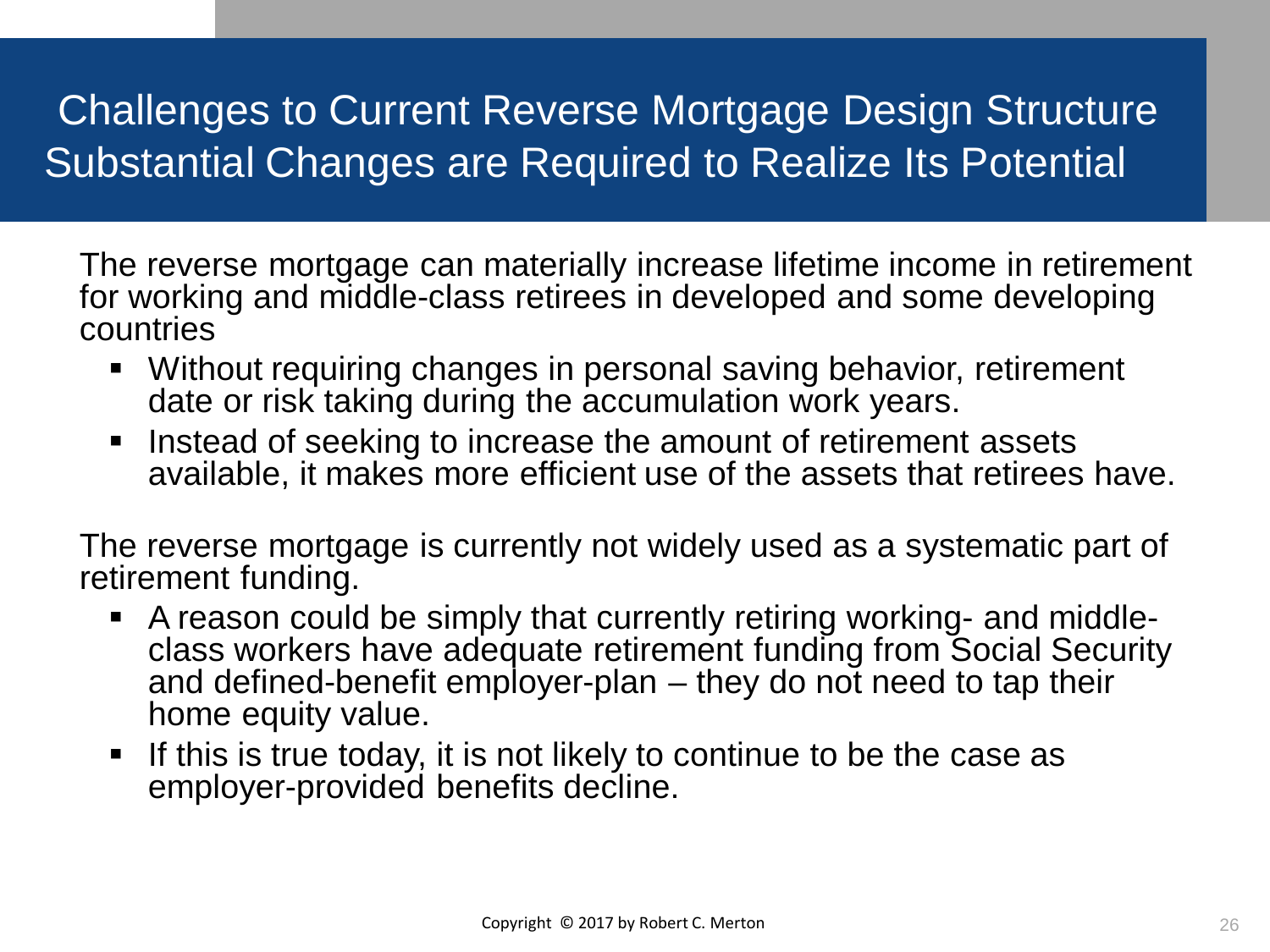### Challenges to Current Reverse Mortgage Design Structure Substantial Changes are Required to Realize Its Potential

#### (continued)

A more probable explanation for the lack of widespread use is that the design of the reverse mortgage is materially flawed, for example with regards to:

- Government financed- In the US, there is no private-sector reverse mortgage market, only governmentguaranteed HECM. Traditional credit institutions are not the most-efficient risk-bearing supplier of a well-designed contract
- Loan-to-value offered capped at lower than necessary levels
- Absolute cap on principal, amount independent of value of the house
- High cost of acquiring a reverse mortgage
- Marketing of the product;
- Dysfunctional, if well-intentioned regulations.

#### We observe:

- Long-term reductions in employer-funded benefits
- Unlikely increases in Social Security
- Longer life expectancy
- Difficulties in materially increasing personal saving behavior (in the absence of larger mandatory contributions)

**There will likely be a huge global need for a better-functioning reverse mortgage market with the capacity to fund mortgages for the vast majority of retirees, reliably under all economic conditions.**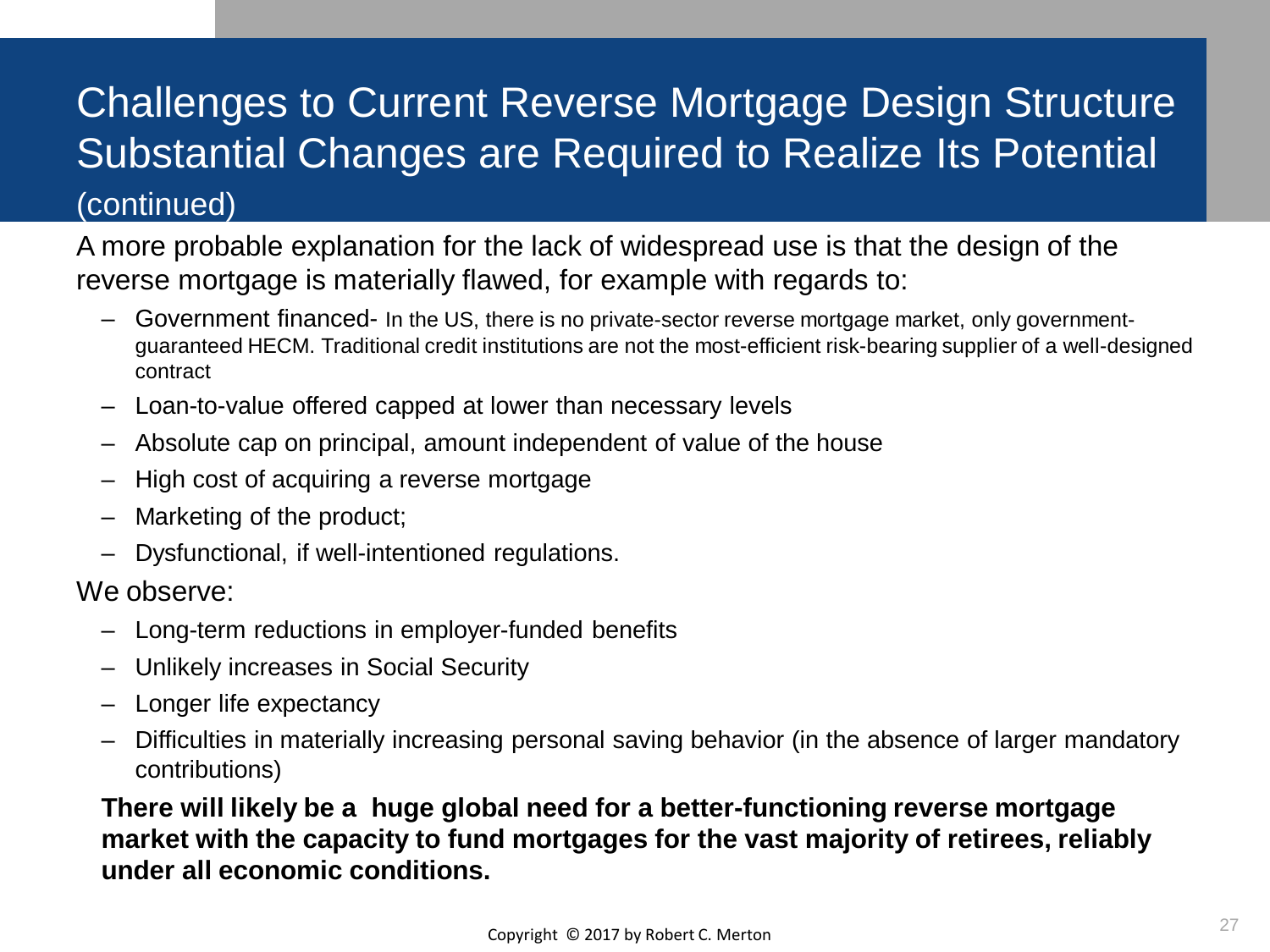# Improving The Reverse Mortgage Design: Benefits of Reverse Mortgage to Retiree & Beneficiary

#### **Without the reverse mortgage**

- Retiree gets the stream of housing services until death
- Beneficiary gets the residual value of the house at the death of the retiree.

#### **With the reverse mortgage**

- Retiree maintains the stream of housing services until death
- Retiree can use mortgage proceeds to purchase additional retirement income and/or to give his beneficiary an immediate cash gift at time of origination.
- Whatever the use of the mortgage proceeds, the beneficiary receives a "call option" to buy the house at the time of the death of the retiree at an exercise price equal to the principal plus accumulated interest on the mortgage.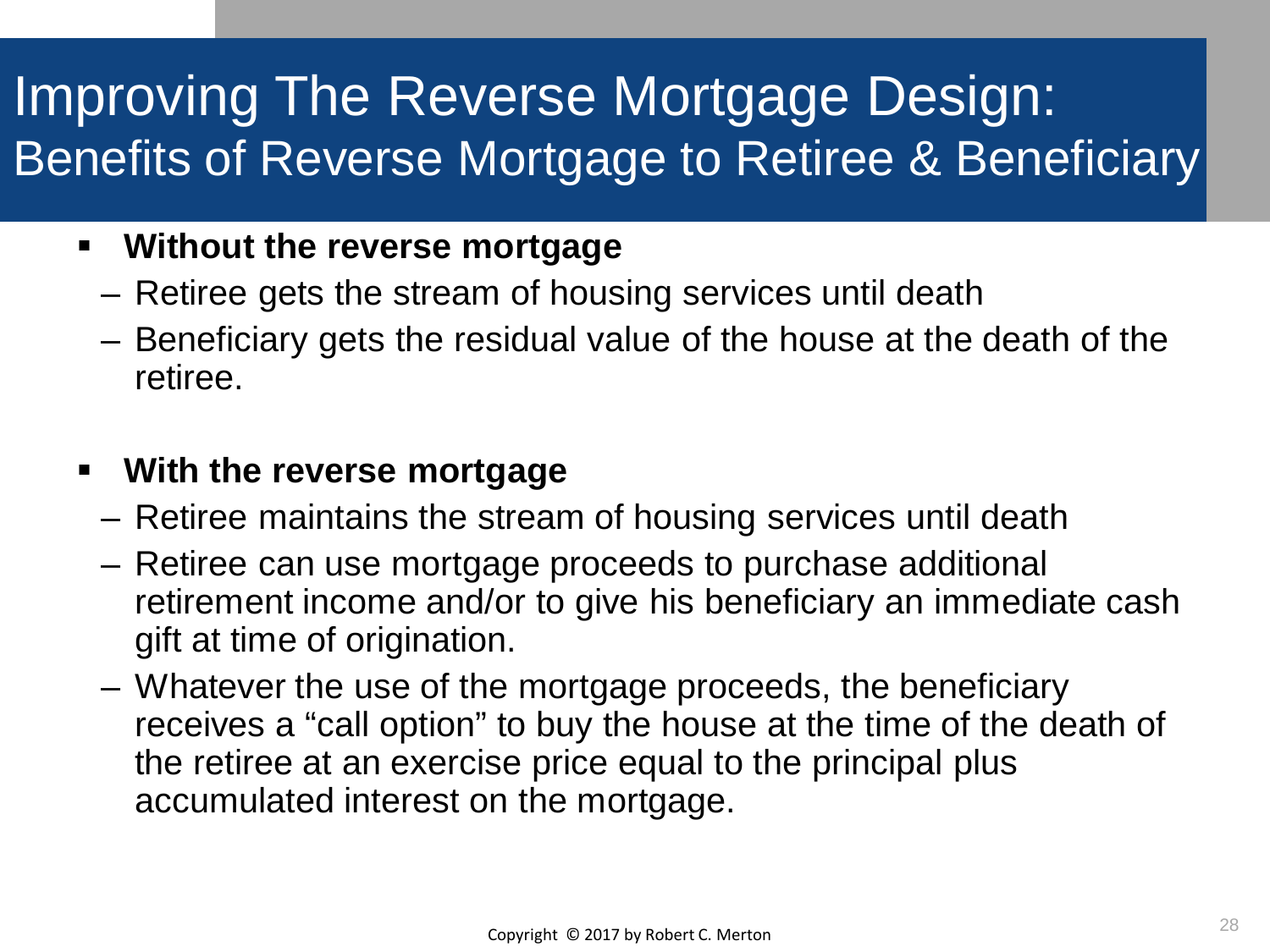# Demand Side: Retiree and Beneficiary Behavior with Reverse Mortgage

- **Central case – no beneficiary or no bequest motive**
	- The retiree should spend all the mortgage proceeds on a stream of additional income for life.
	- The retiree will prefer terms that maximize the mortgage proceeds.
	- Having determined the maximum benefit for the retiree, he/she can decide how much to reduce that benefit and provide for any gifts or bequests to beneficiaries as with an consumption good decision.
	- Note: Retiree with a "bequest" policy of giving only on his death shows *prima facie* evidence of "fear of outliving his assets" behavior more than of a desire to make a bequest, because the policy is so suboptimal for the beneficiary. Working and middle-class retirees are less likely to have a strong bequest motive than wealthier retirees. Bequests are a luxury good.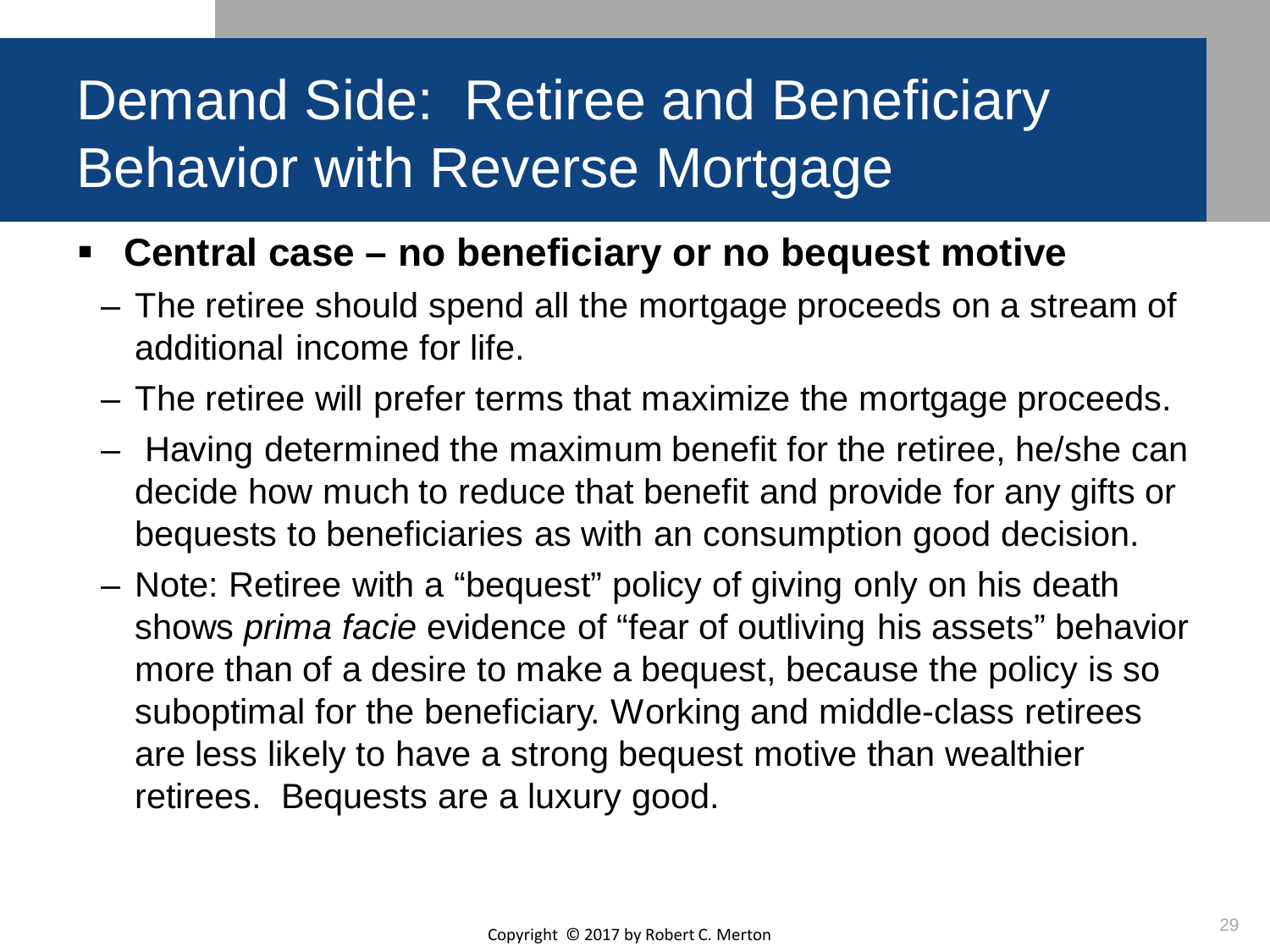# Demand Side: Retiree and Beneficiary **Behavior with Reverse Mortgage (Continued)**

- **The retiree should be relatively insensitive to the promised interest rate compared to a consumer for a regular mortgage.**
	- The retiree never makes any payments on the mortgage during his lifetime, no matter how high the promised interest rate on the mortgage: the rate does not affect the retiree's lifestyle.
	- The retiree will also be relatively insensitive to the choice between nominal or inflationlinked interest. This offers design flexibility to meet reverse mortgage investor preferences.
- **The retiree will be much more focused on getting high loan-to-value (LTV) on a reverse mortgage than consumers getting a regular mortgage earlier in the lifecycle.** 
	- The retiree makes no principal or interest payments while he is alive. Therefore, his lifestyle is not affected by how much is owed on the reverse mortgage.
	- Meanwhile, the larger the loan size, the more retirement benefits and/or bequests /gifts he can purchase.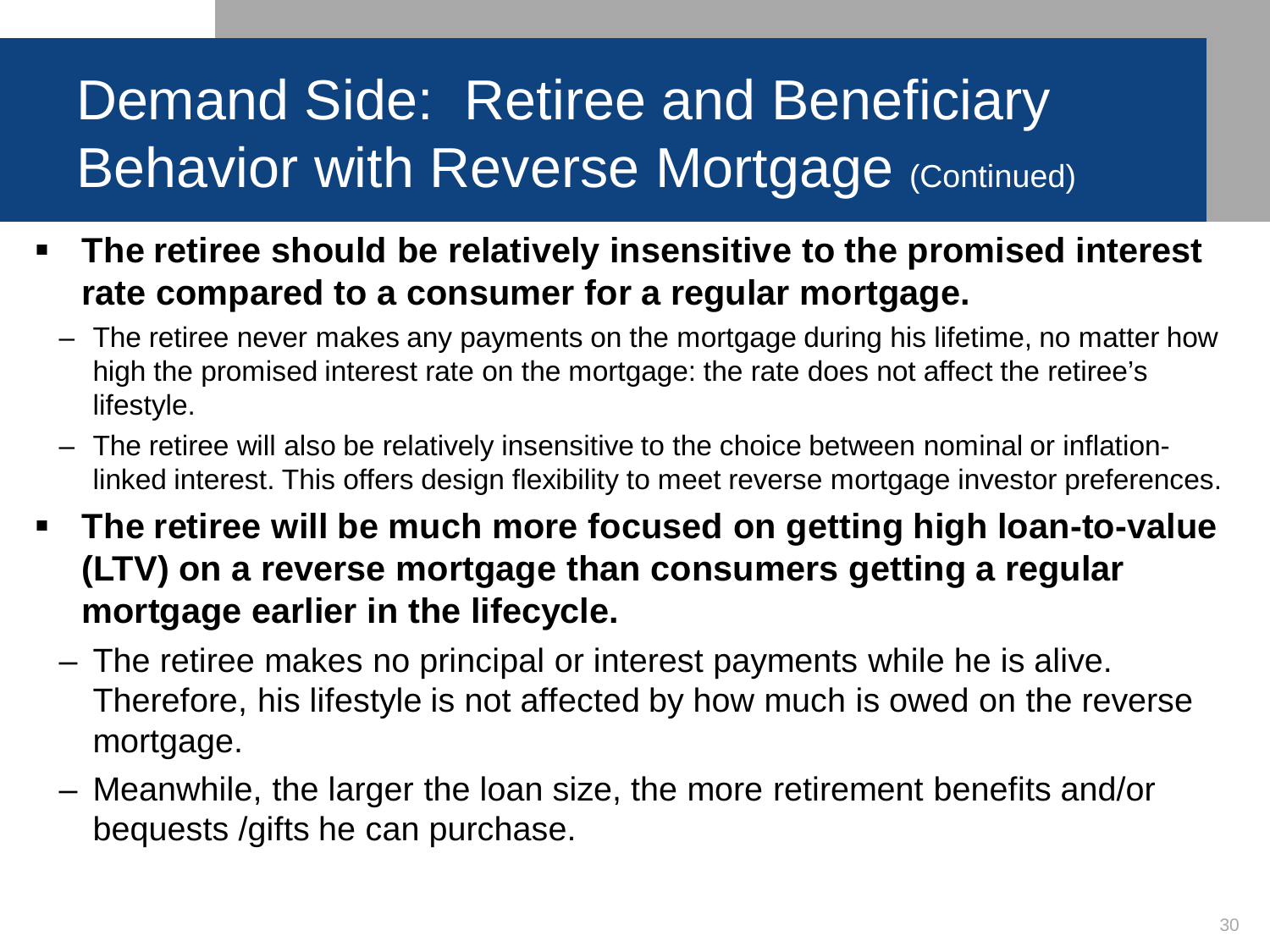# Demand Side : Retiree and Beneficiary Behavior with Reverse Mortgage (continued)

#### **Impact on the Beneficiary**

- The beneficiary receives immediate cash of the proceeds from the mortgage not used for retirement income, plus a call option to buy the house.
- This instead of no cash and a "lottery ticket" to receive the market house value at an unknown moment in the future.
- Lottery-- For the beneficiary to receive anything, the retiree has to die this is presumably not something the beneficiary wants to happen.
- **Therefore, both retiree and his beneficiaries can almost always be made better off by taking a reverse mortgage than not.**
	- Its marketing needs to be designed to recognize that it is a "joint" sale to both the retiree and its beneficiaries.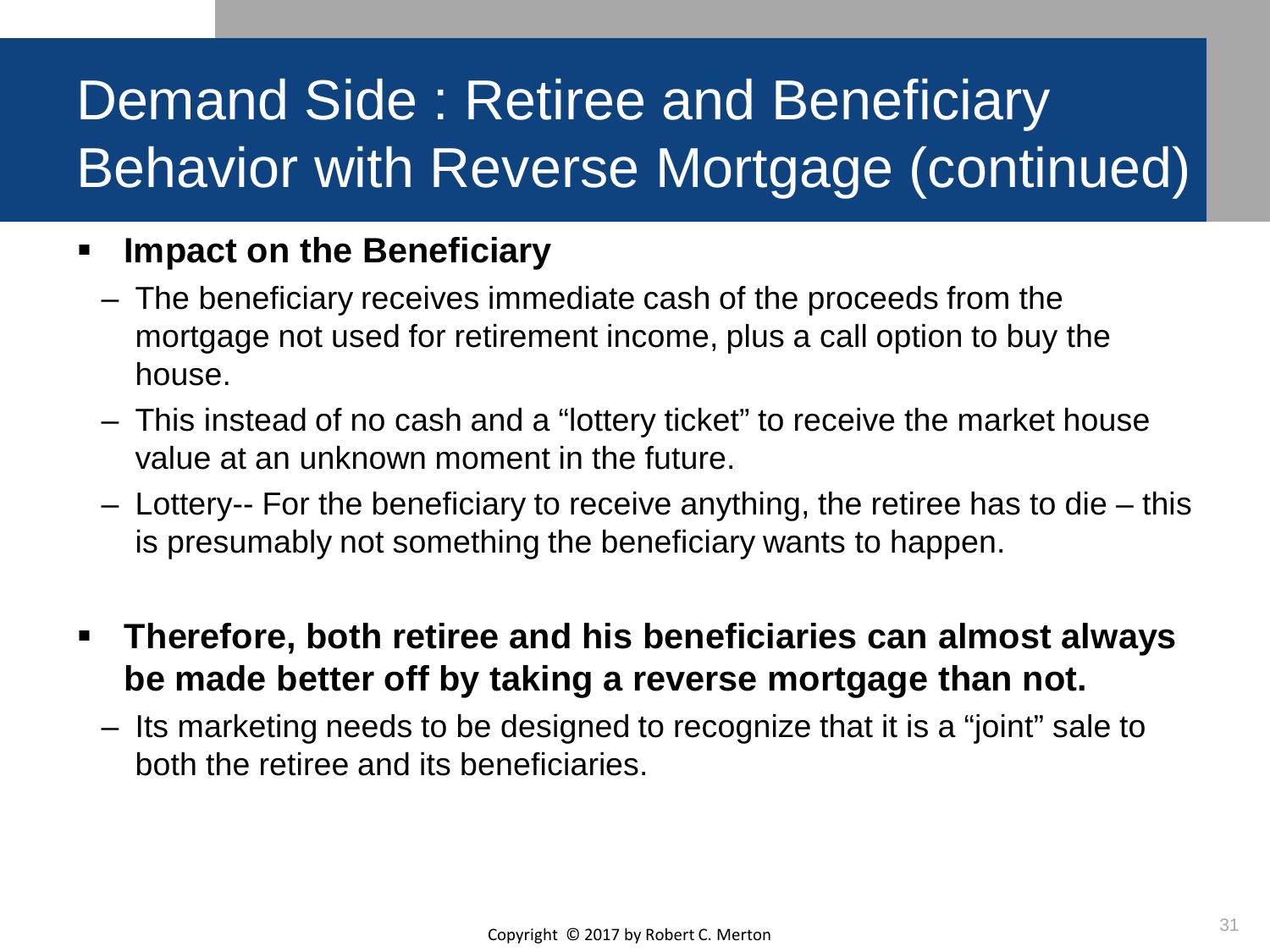### Supply : Create Efficient Reliable Reverse Mortgage Funding

Innovation needed in contract design structure and efficient placement of the risk

- **The function served by the reverse mortgage for retirees is materially different from the standard mortgage for earlier-in-the-lifecycle households.**
	- It has different risks and different sensitivities to both the supply and demand side than traditional mortgage for earlier lifecycle phases.
	- It should not be considered simply "another "mortgage product to be designed, managed and regulated in the same fashion as traditional mortgages.
- **The financing availability for reverse mortgages must be deep and reliably available in all economic conditions if it is to become a mainstream systematic source of retirement funding.**
	- To achieve this, the risk-bearing financing base should not be "opportunistic" investors who are sensitive to the rate of return on the asset but instead be placed in the "core" [aka indexed] equity holdings of large institutions that are focused on diversification and accept market returns whatever they are.
	- The focus on diversification ideally provides for a global base of investors. Relative to standard mortgages, the reverse mortgage characteristics could make it more attractive to international investors.
	- In particular, its no-recourse feature makes it a pure asset-backed financing unlike standard mortgages that are a mix of personal credit and asset–backed which is more complex and requires more local expertise.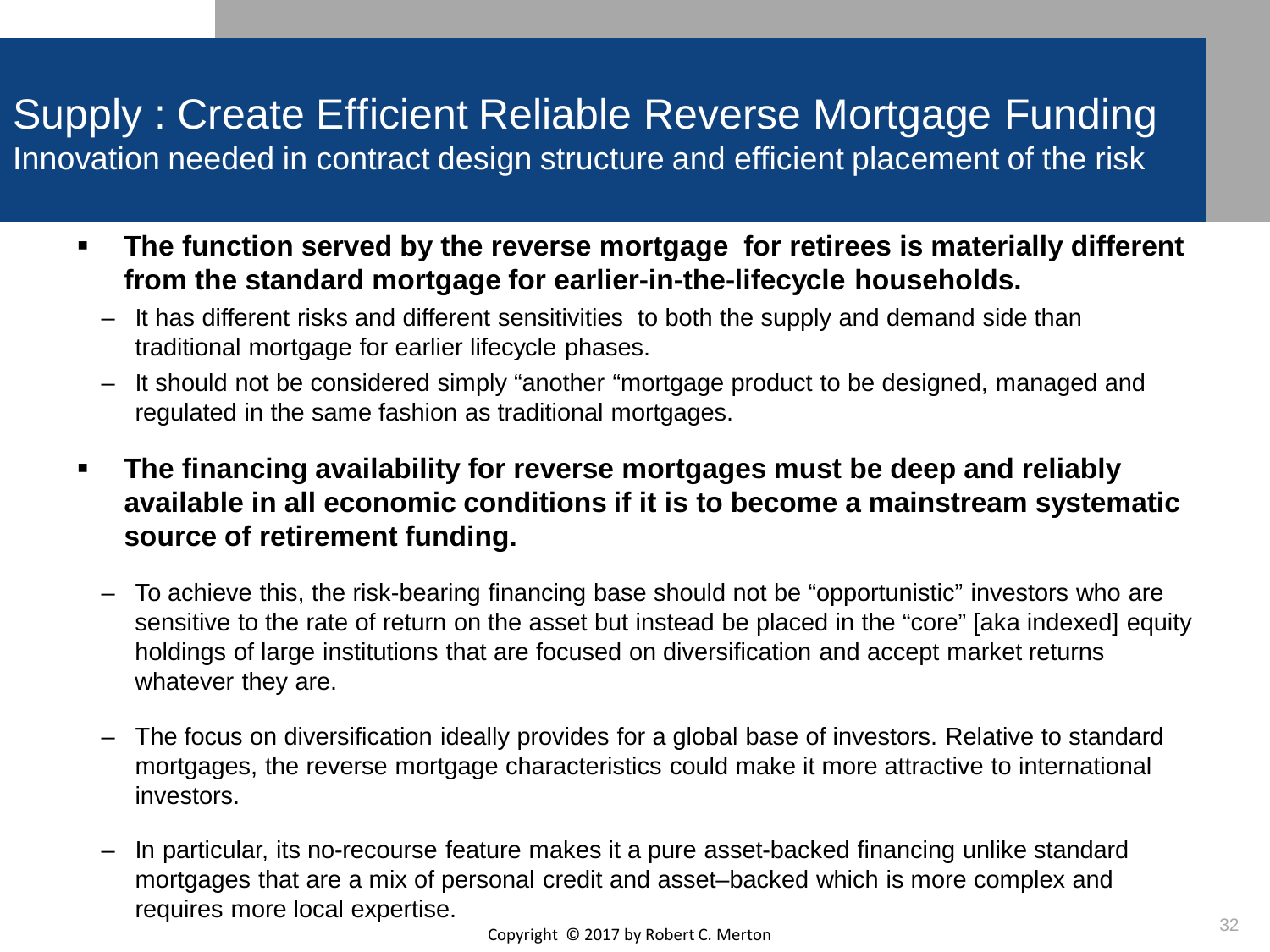### Supply: Create Efficient Reliable Reverse Mortgage Funding

Innovation needed in contract design structure; efficient placement of the risk (continued)

- **The placement of risk would be greatly enhanced by securitizing the mortgages into a pool and issuing tranches tailored to specific investor habitats.**
	- Because no principal or interest is paid prior to the retiree's leaving the house (at his death), the mortgages in the pool will have much longer duration than ordinary mortgages.
	- If the mortgage promised interest rates are indexed to inflation, then these mortgages will have both long-duration and inflation-protection.
	- Because a well-designed reverse mortgage will have significantly greater default risk than a regular mortgage at origination, traditional credit-granting institutions are not the best holder of the default risk, and it will improve efficiency to shift that risk to a better-suited holder of that risk
- **A senior debt tranche** with virtually no exposure to the house asset prices underlying the mortgages in the pool would be very attractive to long-horizon investors .
	- For pension funds and insurers, this would serve as a hedge for their annuities and pension liabilities.
	- For mutual funds used by financial advisors, this would provide long-duration, high quality, inflation-indexed fixed-income exposure.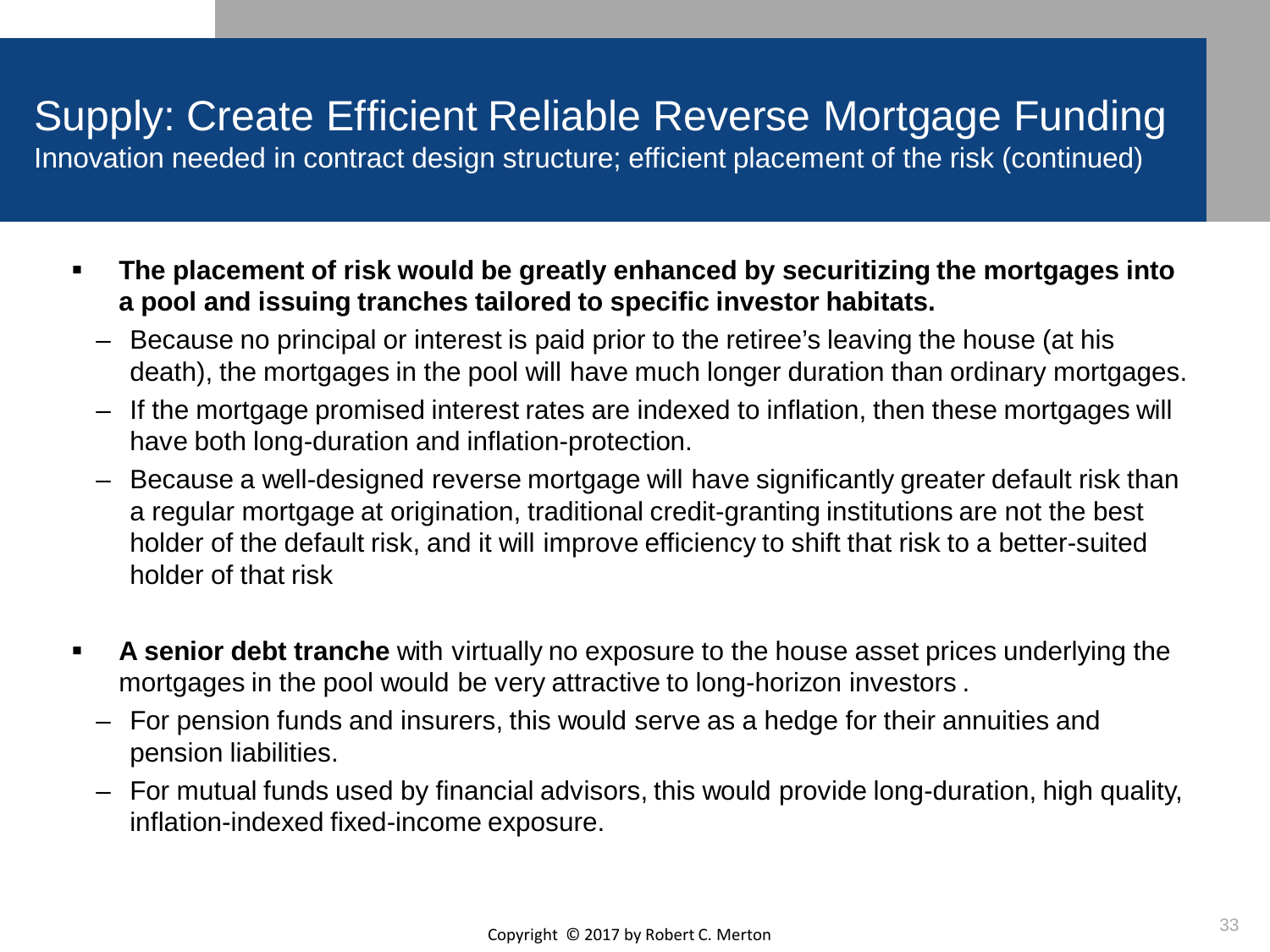### Supply: Create Efficient Reliable Reverse Mortgage Funding

Innovation needed in contract design structure; efficient placement of the risk (continued)

- **An equity tranche which bears virtually all the house asset price risk should not be marketed to fixed-income investors.**
	- Instead it should be marketed to equity asset managers as a new and very large asset class which currently asset managers do not own.
		- The asset class is owner-occupied residential housing, which has an enormous total market capitalization and thus should be held in significant amounts in any welldiversified "market" or core-asset portfolio.
		- What would be viewed as "toxic risk" by the typical loan officer or fixed-income asset manager becomes attractive diversifying risk to a equity asset portfolio.
		- By focusing on the large diversification benefits for core [aka indexed] equity part of the institutional portfolio, the supply of risk-bearing funds for reverse mortgages is made most reliable [available independent of market conditions] and the scale of funds available maximized.
- **A subordinated debt tranche** could also be created.
	- This would fill the niche currently filled by corporate and other credit-risky bonds, if insurance companies or other institutions have a habitat appetite for taking tail risk similar to corporate and hi-yield bonds.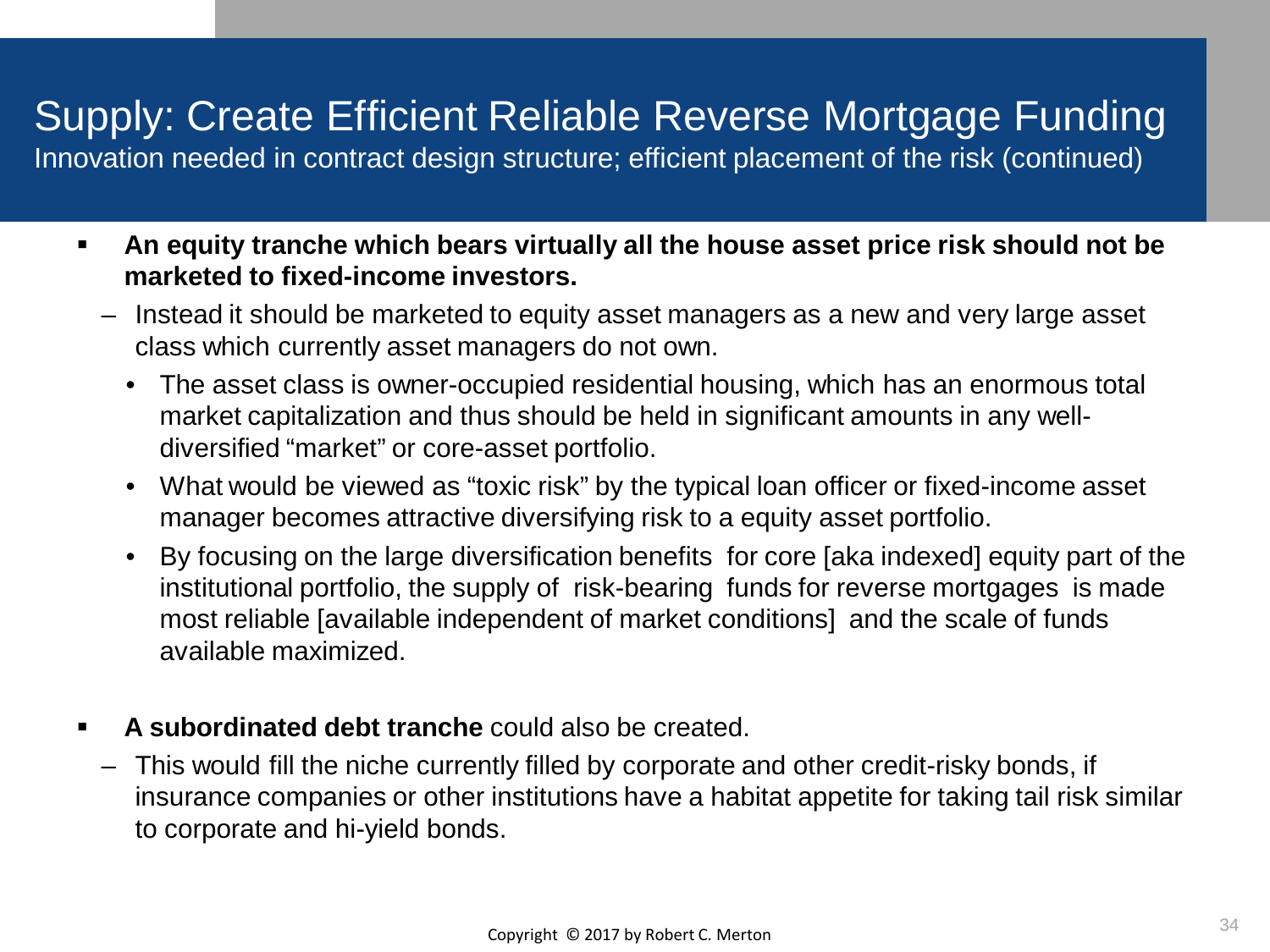### Summary: Reverse Mortgage Design Structure

**The financing of reverse mortgages needs to be transformed away from government and traditional private-sector credit-institutions bearing the risk of default to private-sector institutions that can take substantial equity-like risks, with a global financing market.**

- Banks could continue to be originators/distributors of reverse mortgages.
- Using current institutions and institutional practices, reverse mortgages could be packaged with simple tranches of senior bankruptcy-remote debt and equity.
- **The senior debt would have pension funds and insurance companies that** write life annuities as natural demanders.
- The equity piece should be placed globally with the "core [aka indexed] equity" part of large financial institutions [pension funds, insurance companies, sovereign wealth funds, mutual funds], which are typically invested in all asset classes, independently of market conditions, and do so for diversification reasons. This assures stability and scale of supply of reverse mortgage funds.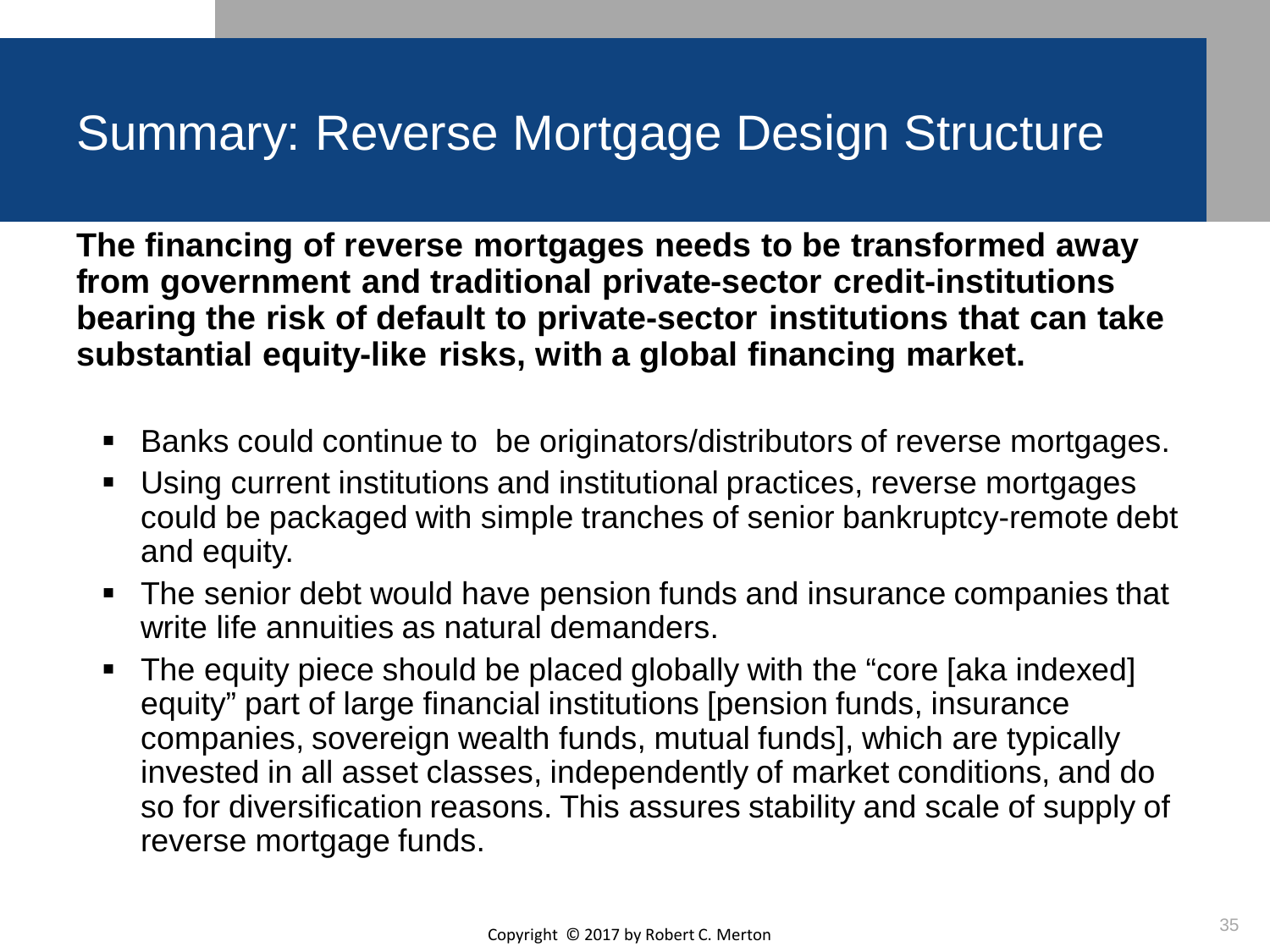### Flexible Spend-Down Strategies in Retirement

Four components of income provision in retirement: secure standard of living, liquidity, growth goal, and bequests



1

• Annuity, Social Security, Defined Benefit Pension

**Conservative draw-down income**  (minimum-risk income)

- Not guaranteed
- No longevity protection

2

• Provides liquidity and bequest opportunities

**Desired income growth goal**

3

• Targeted increase in income beginning at specified later date in retirement

#### **Longevity tail-risk insurance**

4

• Guaranteed income for life > age 85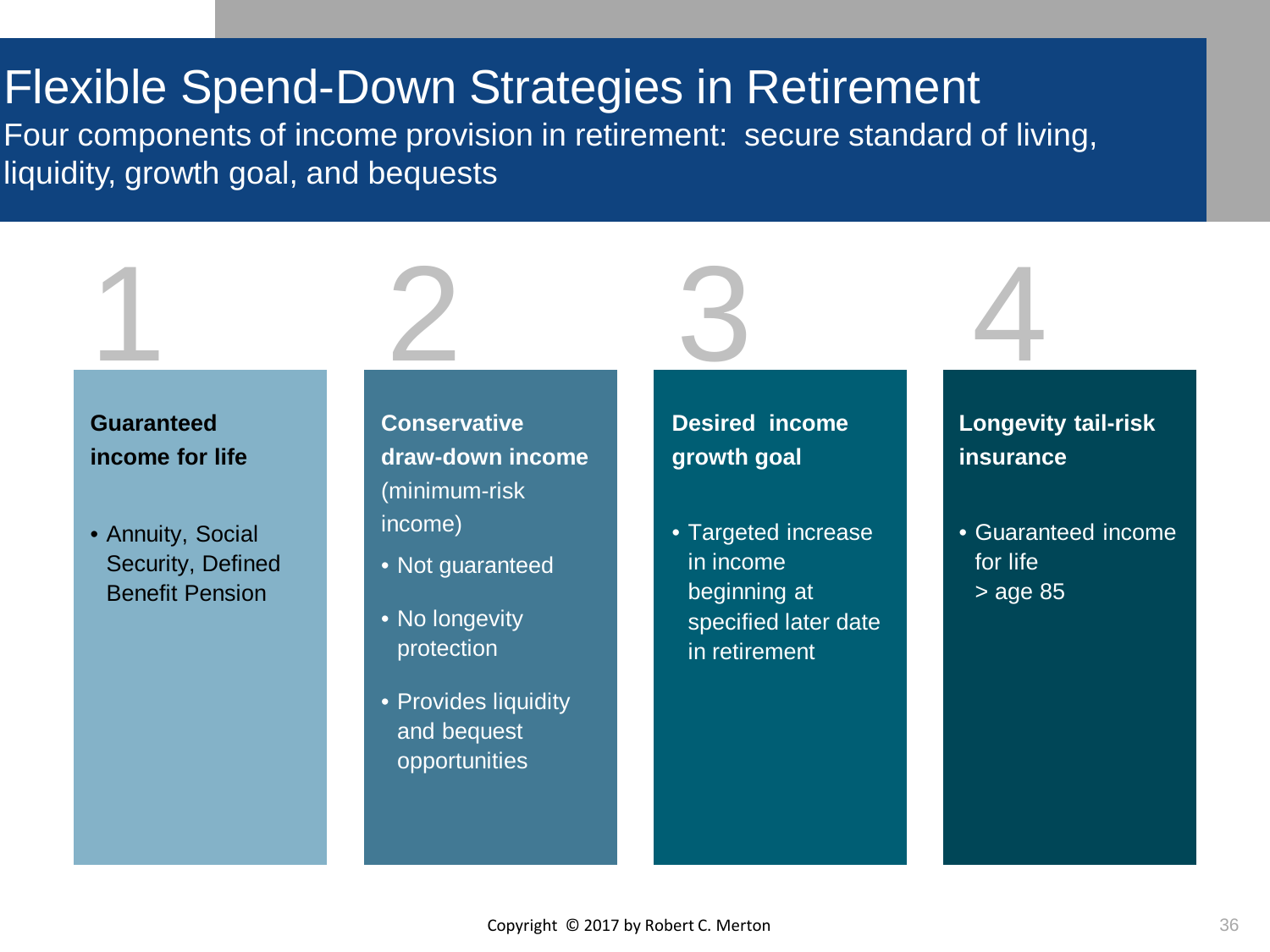# Retirement Income Post-Accumulation Phase Transit Smoothly from Accumulation Phase

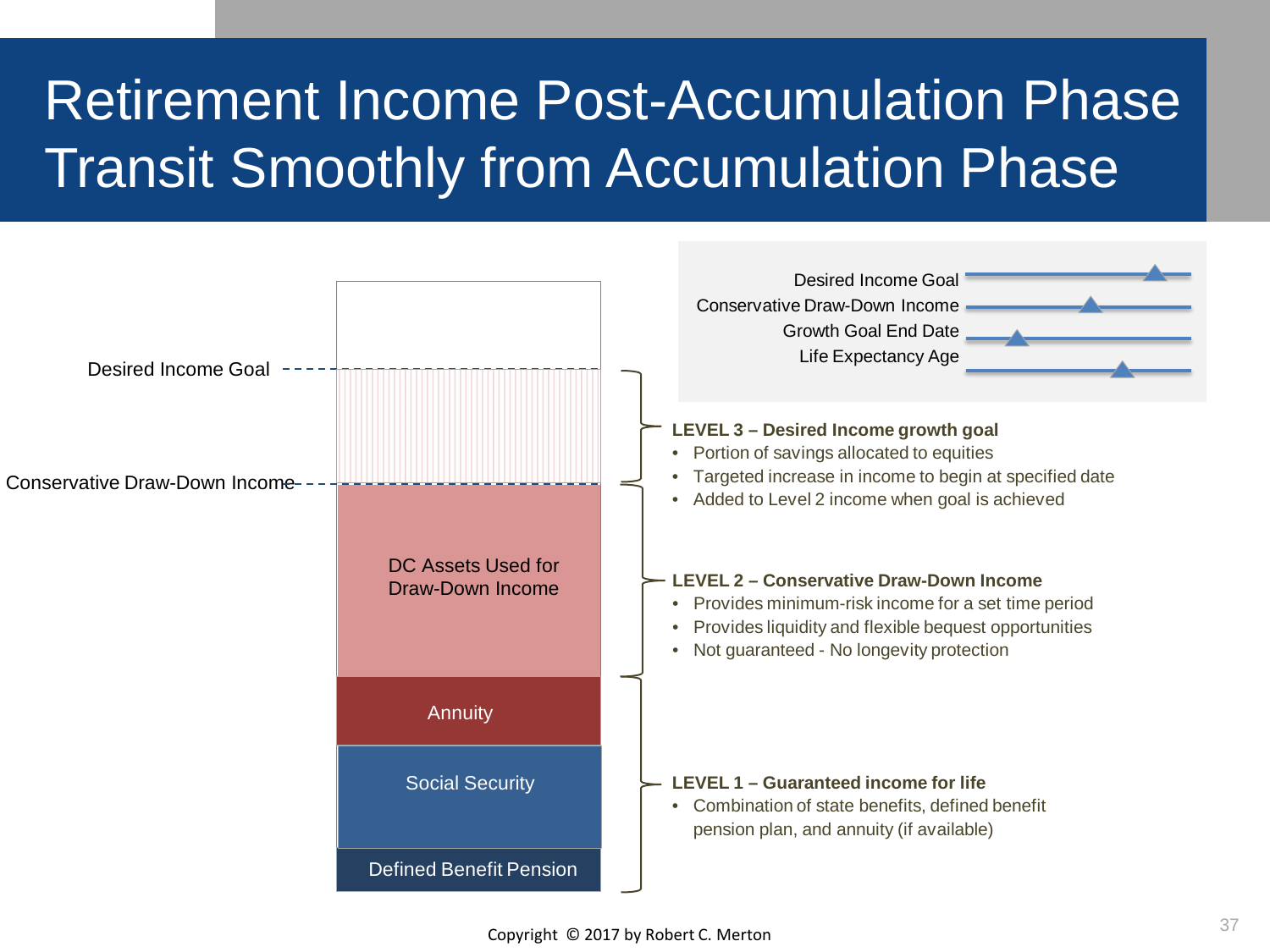## Solution Features

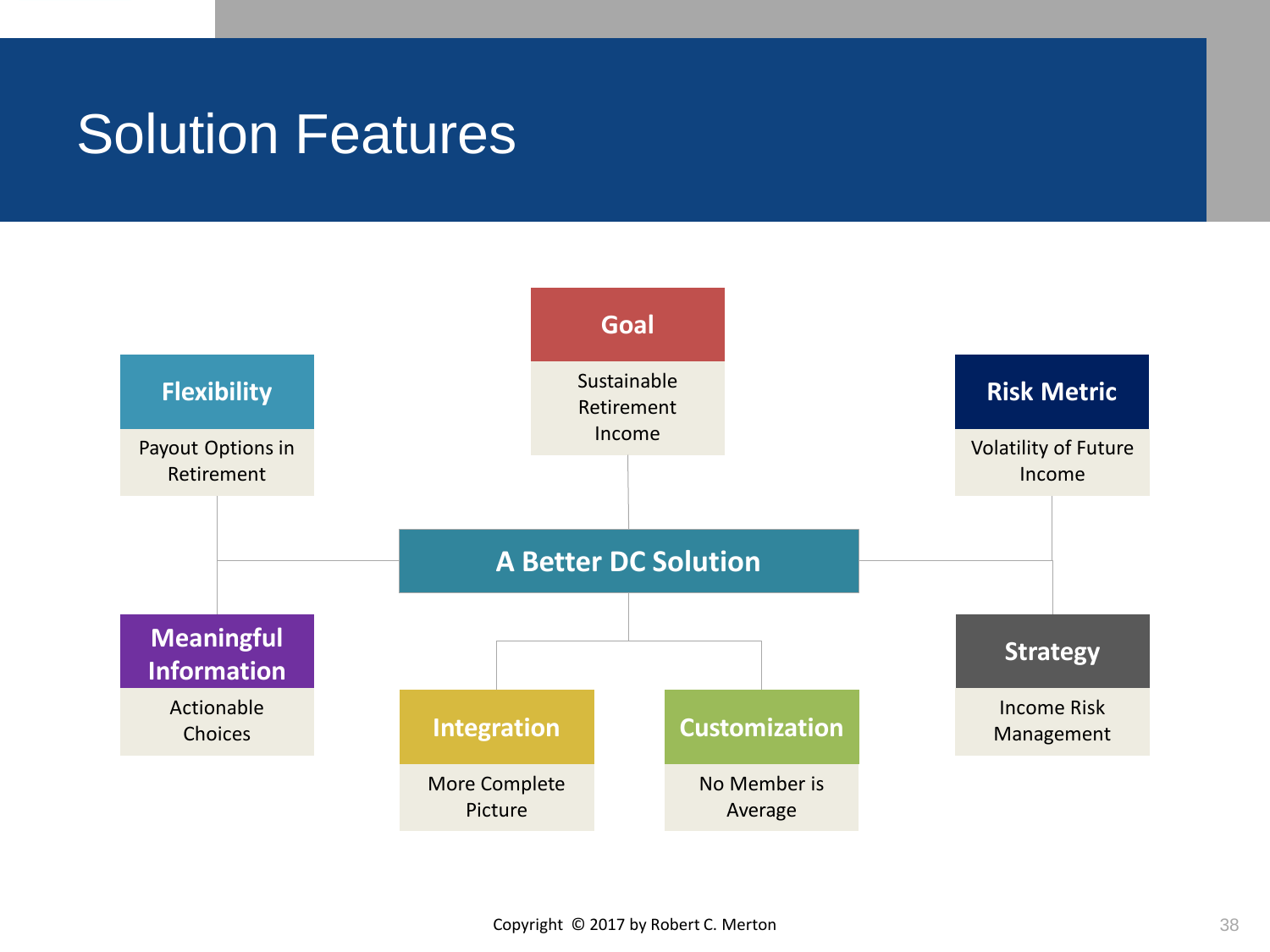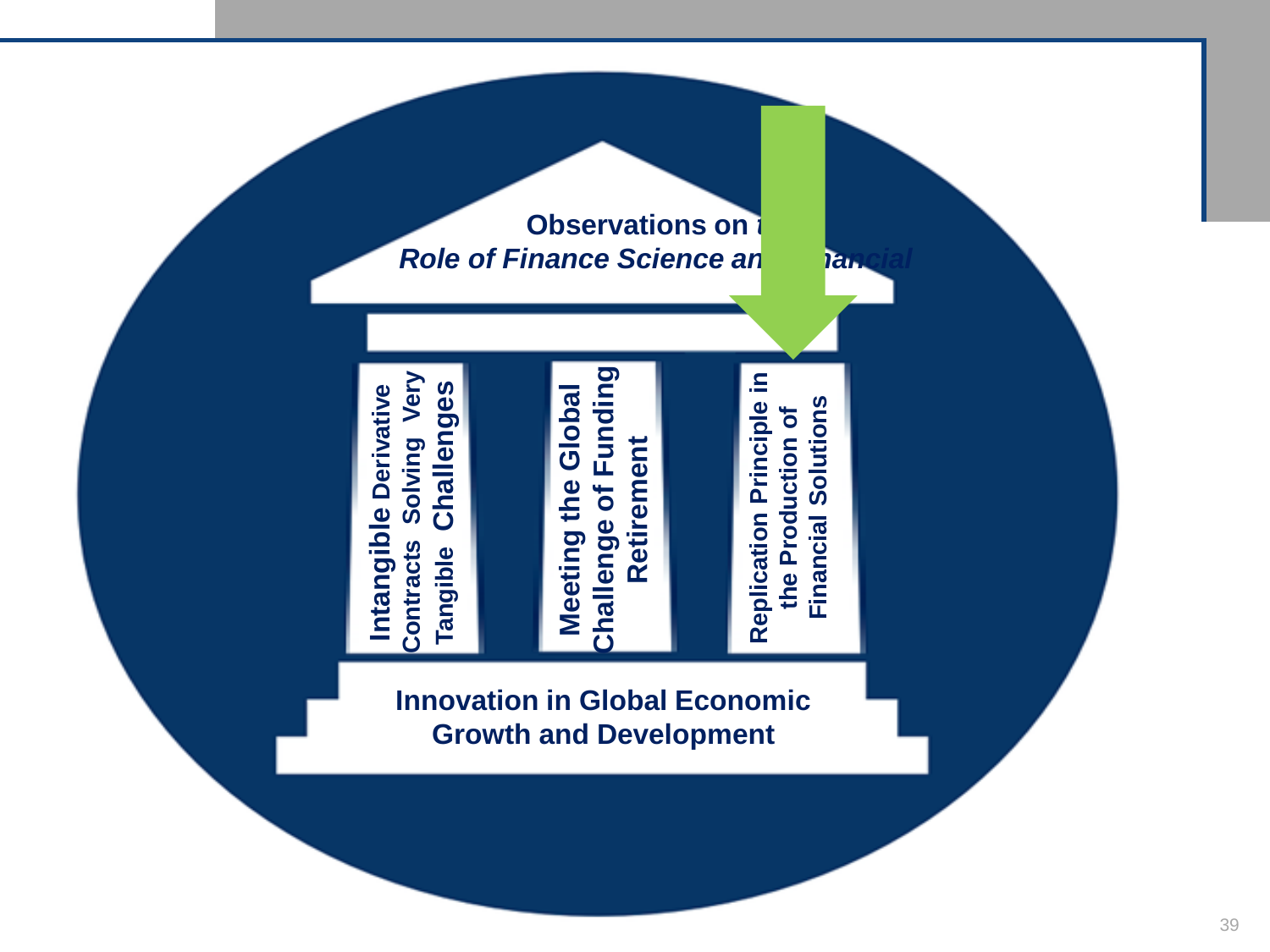### Appendix: Supply: Create Efficient Reliable Reverse Mortgage Funding Innovation needed in contract design structure; efficient placement of the risk (continued)

**Versus a forward sale or renting,** there is lower moral hazard risk because the retiree/estate retains an equity stake and because the retiree doesn't know how many years he will be living in the house.

- **Little mortality risk.** Although the mortgage buyer is exposed to mortality uncertainty, the risk exposure is different than the one faced by an annuity issuer.
	- The mortgage holder is compensated at the promised interest rate (which can be quite high) for every year the mortgage remains outstanding. Also, the house value as an asset has expected growth.
	- In contrast, the annuity underwriter is stuck making payments with no further compensation beyond the original annuity purchase price.
- **Litigation and reputation risk** lower with a reverse mortgage than standard mortgage for originator/ buyer
	- No foreclosures or retirees being evicted;
	- "No-fault" default the estate has a contractual option to repay the loan or give up the house.
	- With no direct equity participation and the retiree/estate retaining the call option, no future litigation risk if housing prices should go up dramatically in value, *expost*.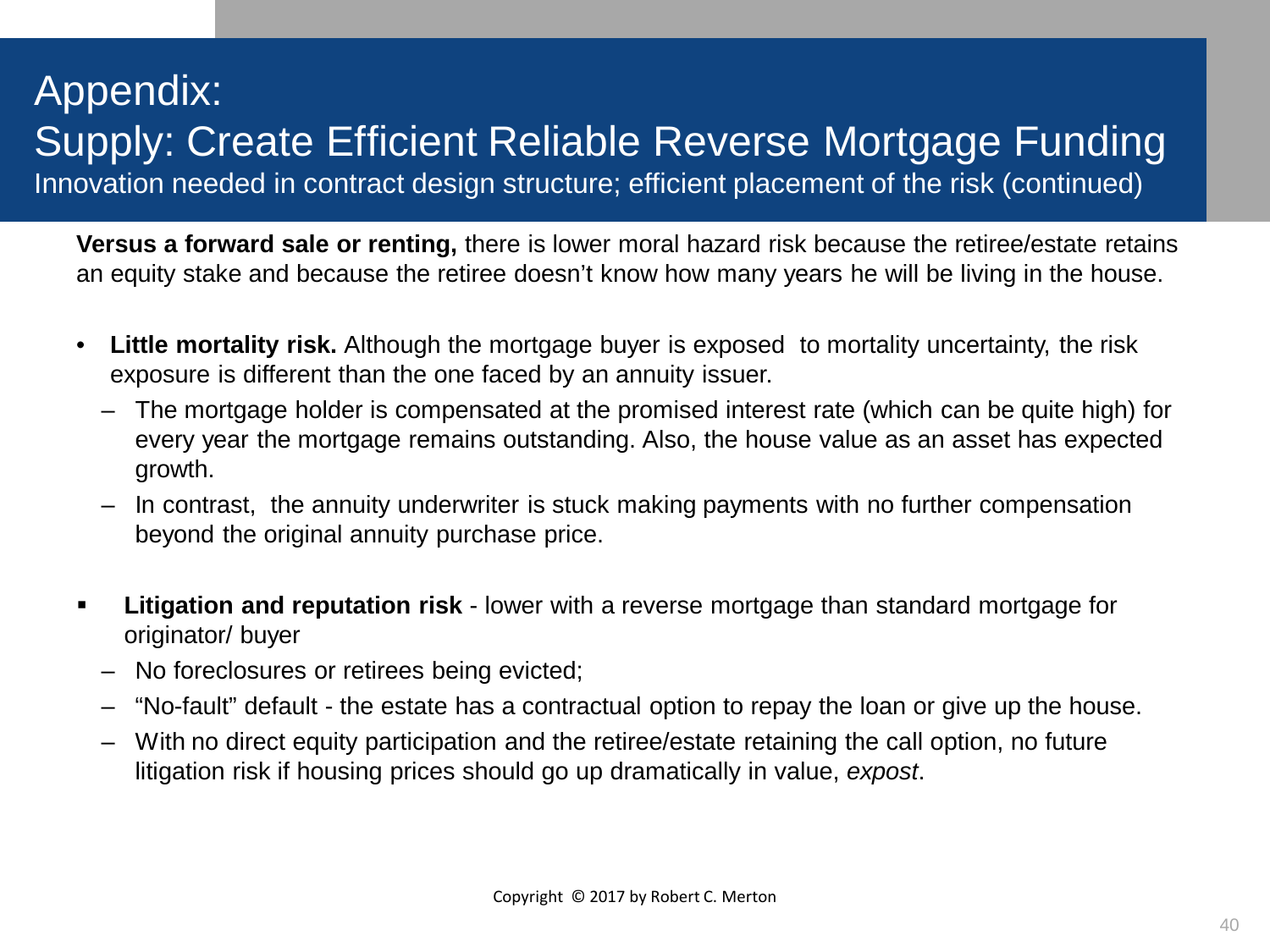### Create Efficient Reliable Supply of Reverse Mortgage Funding

Innovation needed in contract design structure; efficient placement of the risk (Continued)

#### **More Innovations for Reverse Mortgage**

#### • **Customization for the retiree**

- The retiree could select to receive a stream of custom-tailored monthly payments. For example, 20 years from age 65 to age 85.
- In addition, the retiree can use a lump-sum from the proceeds at origination to purchase a deferred life annuity which begins payments at age 85. This would be a form of "tail" longevity insurance that prevents the retiree from "outliving" his assets.

#### • **Expansion of the Loan-to-Value (LTV)**

– Could be achieved by using a portion of the proceeds to pay for a life insurance policy on the retiree which pays to the holder of the reverse mortgage to cover part of repayment of principal and accumulated interest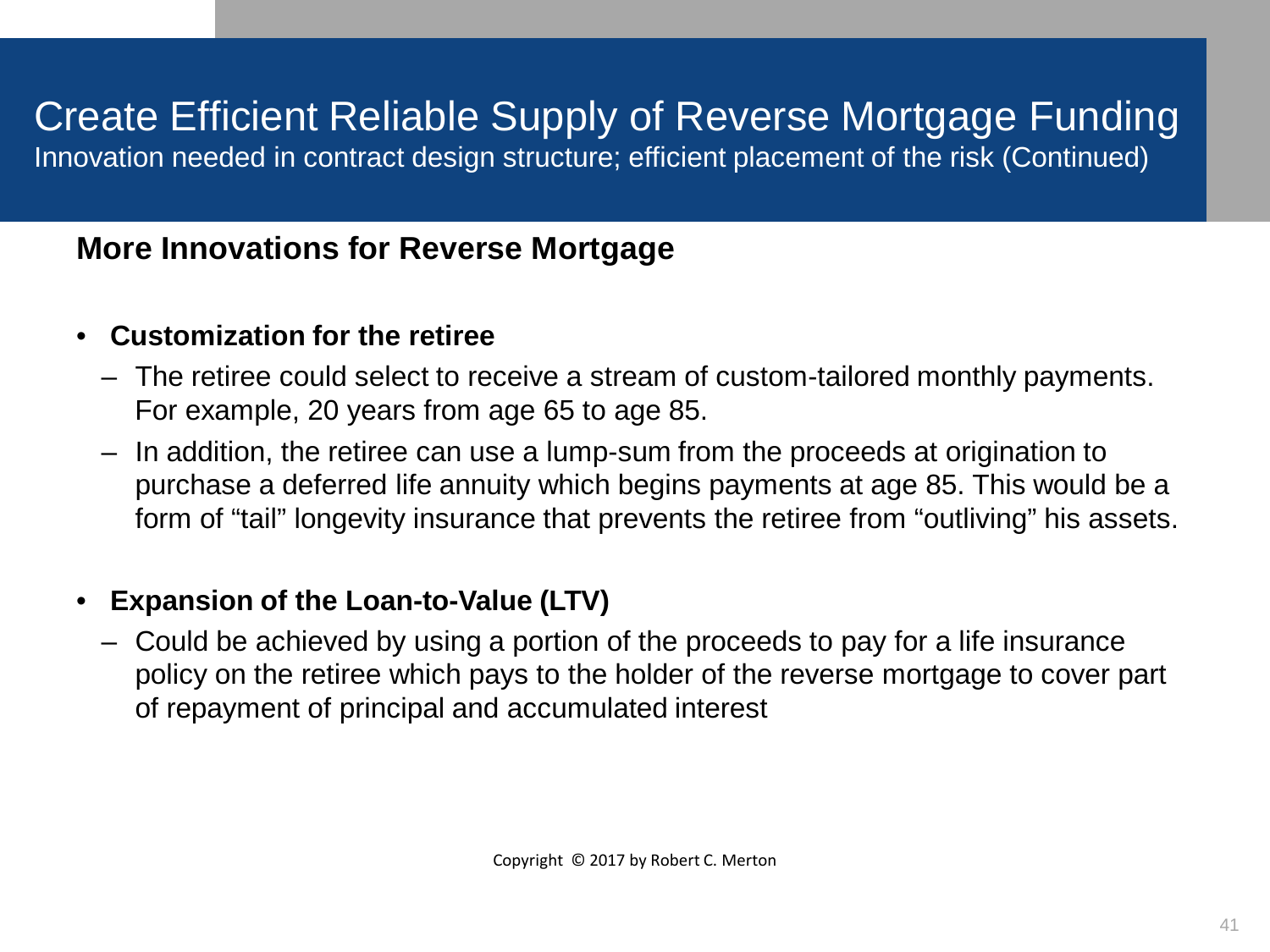### Create Efficient Reliable Supply of Reverse Mortgage Funding

Innovation needed in contract design structure; efficient placement of the risk (Continued)

#### **HEFI: Additional Innovation to Access Equity Value of House for Retirement**

Home Equity Fractional Interest (HEFI) "Beyond Mortgages: Equity Financing for Homes", H. Leland, FIRS Conference, Lisbon, June 2016

- **HEFI** is a call-option-like security:
	- $-$  Payoff at the termination date T = K(T) [ 0, H(T) E(T)], where
		- $H(T)$  = market value of the house at time T;
		- E(T) is the mortgage principal plus accumulated compound interest payments at time T
		- $K(T)$  is a contractually specified fraction  $0 < K(T) < 1$  at time T.
- The termination (exercise) date T is the first date of sale, default, cash-out refinancing, voluntary or death termination.
- Unlike a call, the issuer of HEFI, the retiree --not the purchaser– determines when to "exercise", and hence the retiree controls termination.